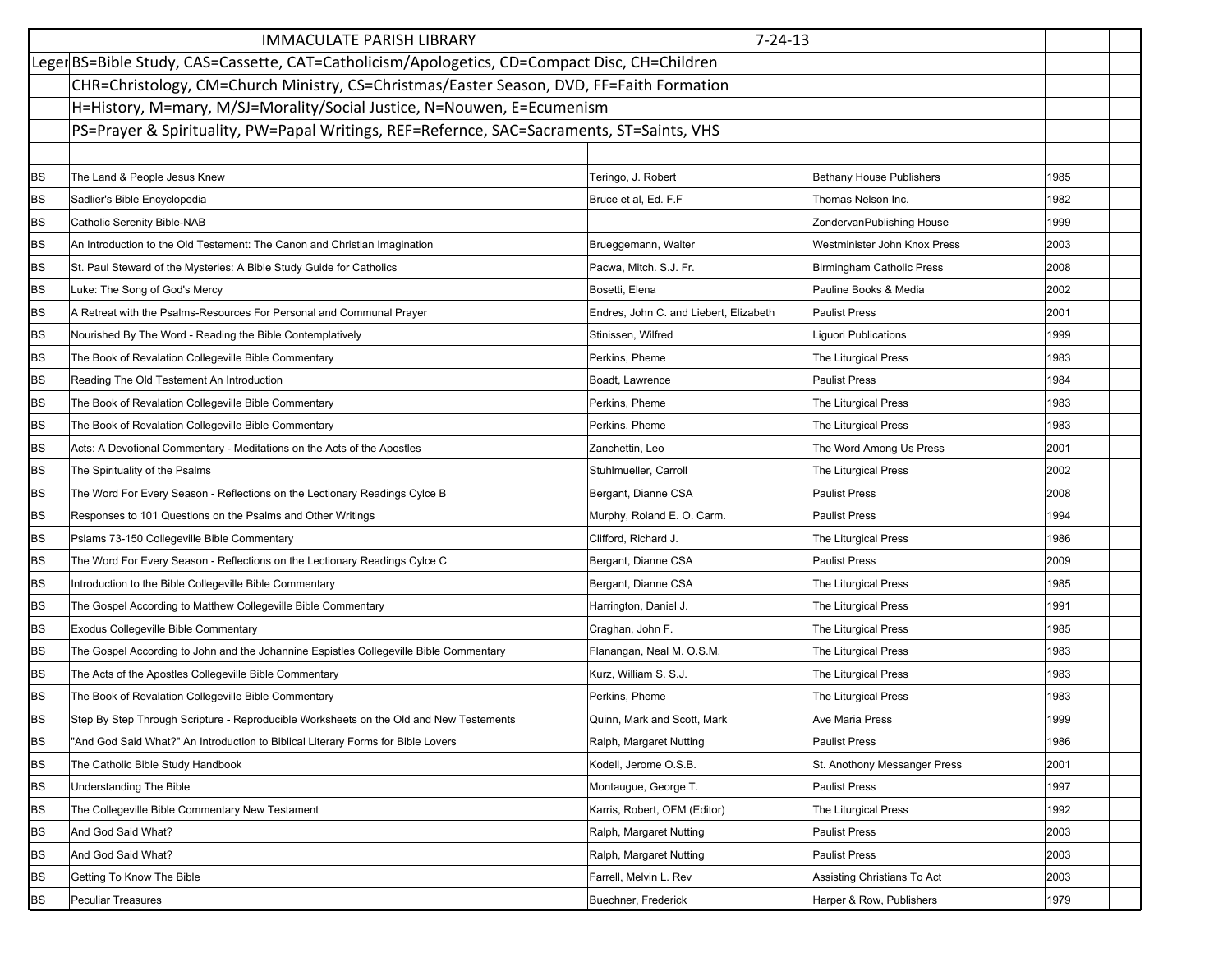| <b>BS</b> | History's Golden Thread                                                                                               | Cavalletti, Sophia        | Catechesis of the Good Shepard Publications | 1999 |     |
|-----------|-----------------------------------------------------------------------------------------------------------------------|---------------------------|---------------------------------------------|------|-----|
| <b>BS</b> | The Bible Makes Sense                                                                                                 | Brueggemann, Walter       | Saint Mary's Press                          | 1977 |     |
| BS        | Responses 101 Questions on the Bible                                                                                  | Brown, Raymond E.         | <b>Paulist Press</b>                        | 1990 |     |
| BS        | Luke: The Good News of God's Mercy                                                                                    | Perrotta, Kevin           | Loyola Press                                | 2000 |     |
| BS        | Good News for Your Autumn Years: Reflections on the Gospel of Luke                                                    | Lawler, T. Josephine, OP  | Resource Publications, Inc.                 | 1994 |     |
| BS        | Bible Stories Revisited: Discover Your Story in the Old Testament                                                     | Scott, Macrina            | St. Anothony Messanger Press                | 1999 |     |
| BS        | The Bible: A Pictorial History                                                                                        | Westermann, Claus         | The Seabury Press                           | 1976 |     |
| BS        | The Book od Revelation: a Catholic interpretation of the Apocalypse                                                   | Tickle, John Rev.         | Liguori Publications                        | 1996 |     |
| <b>BS</b> | The Cultural World of the Apostles                                                                                    | Pilch, John J.            | Liturgical Press                            | 2003 |     |
| BS        | Visions and Healing in the Acts of the Apostles                                                                       | Pilch, John J.            | <b>Liturgical Press</b>                     | 2004 |     |
| BS        | The Cultural World of Jesus (The Second Reading, Sunday by Sunday, Year C)                                            | Pilch, John J.            | <b>Liturgical Press</b>                     | 2003 |     |
| BS        | The Cultural World of Jesus Sunday by Sunday, Cycle A                                                                 | Pilch, John J.            | Liturgical Press                            | 1995 |     |
| BS        | The Cultural World of Jesus: Sunday by Sunday                                                                         | Pilch, John J.            | Liturgical Press                            | 1995 |     |
| BS        | The Gospel According to Luke Collegeville Bible Commentary                                                            | Kodell, Jerome O.S.B.     | <b>Liturgical Press</b>                     | 1983 | c.2 |
| BS        | The Gospel According to Matthew Collegeville Bible Commentary                                                         | Harrington, Daniel J.     | The Liturgical Press                        | 1991 |     |
| BS        | First and Second Timothy, Titus, James First and Second Peter, Jude Collegeville Bible Commentary                     | Neyrey, Jerome H.         | The Liturgical Press                        | 1983 |     |
| BS        | The Gospel According to Mark Collegeville Bible Commentary                                                            | Linden, Philip Van        | The Liturgical Press                        | 1983 |     |
| <b>BS</b> | The Gospel According to John and the Johannine Espistles Collegeville Bible Commentary                                | Flanangan, Neal M. O.S.M. | The Liturgical Press                        | 1983 | c.2 |
| <b>BS</b> | The Acts of the Apostles Collegeville Bible Commentary                                                                | Kurz, William S. S.J.     | Liturgical Press                            | 1983 |     |
| BS        | The Gospel According to John and the Johannine Espistles Collegeville Bible Commentary                                | Flanangan, Neal M. O.S.M. | The Liturgical Press                        | 1983 |     |
| BS        | Hebrews Collegeville Bible Commentary                                                                                 | MacRae, George W. S.J.    | The Liturgical Press                        | 1983 |     |
| BS        | The First and Second Thessalonians, Philippians, Philemon, Colossians, Ephesians Collegeville Bible Comr Havener, Ian |                           | The Liturgical Press                        | 1983 |     |
| BS        | First and Second Corinthians Collegeville Bible Commentary                                                            | Getty, Mary Ann           | The Liturgical Press                        | 1983 |     |
| BS        | Galatians and Romans Collegeville Bible Commentary                                                                    | Pilch, John J.            | <b>The Liturgical Press</b>                 | 1983 |     |
| BS        | The Acts of the Apostles Collegeville Bible Commentary                                                                | Kurz, William S. S.J.     | The Liturgical Press                        | 1983 |     |
| <b>BS</b> | Genesis Collegeville Bible Commentary                                                                                 | Viviano, Paula A.         | The Liturgical Press                        | 1985 |     |
| BS        | The Acts of the Apostles Little Rock Scripture Study                                                                  | Kodell, Jerome O.S.B.     | The Liturgical Press                        | 1991 |     |
| <b>BS</b> | The Gospel According to John and the Johannine Espistles Collegeville Bible Commentary                                | Flanangan, Neal M. O.S.M. | The Liturgical Press                        | 1983 | c.3 |
| BS        | The Book of Revalation Little Rock Scripture Study                                                                    | Kodell, Jerome O.S.B.     | The Liturgical Press                        | 1992 |     |
| BS        | Wisdom                                                                                                                | Rybolt, John E.           | The Liturgical Press                        | 1986 | c.1 |
| <b>BS</b> | <b>First and Second Chronicles</b>                                                                                    | Laffey, Alice L.          | <b>The Liturgical Press</b>                 | 1985 |     |
| BS        | <b>First and Second Kings</b>                                                                                         | Laffey, Alice L.          | <b>The Liturgical Press</b>                 | 1985 |     |
| BS        | Wisdom                                                                                                                | Rybolt, John E.           | The Liturgical Press                        | 1986 | c.2 |
| BS        | Isaiah Collegeville Bible Commentary                                                                                  | Collins, John J.          | The Liturgical Press                        | 1986 |     |
| BS        | <b>First and Second Kings</b>                                                                                         | Laffey, Alice L.          | The Liturgical Press                        | 1985 |     |
| BS        | The Book of Revalation collegeville Bible Commentary                                                                  | Perkins, Pheme            | The Liturgical Press                        | 1983 |     |
| BS        | First and Second Samuel Collegeville Bible Commentary                                                                 | Bowes, Paula J.           | The Liturgical Press                        | 1985 |     |
| BS        | Isaiah Collegeville Bible Commentary                                                                                  | Collins, John J.          | The Liturgical Press                        | 1986 |     |
| BS        | With a Listening Heart - Biblical and Spiritual Reflections on the Psalms                                             | Buby, Bertamd A. SM       | Alba House                                  | 2004 |     |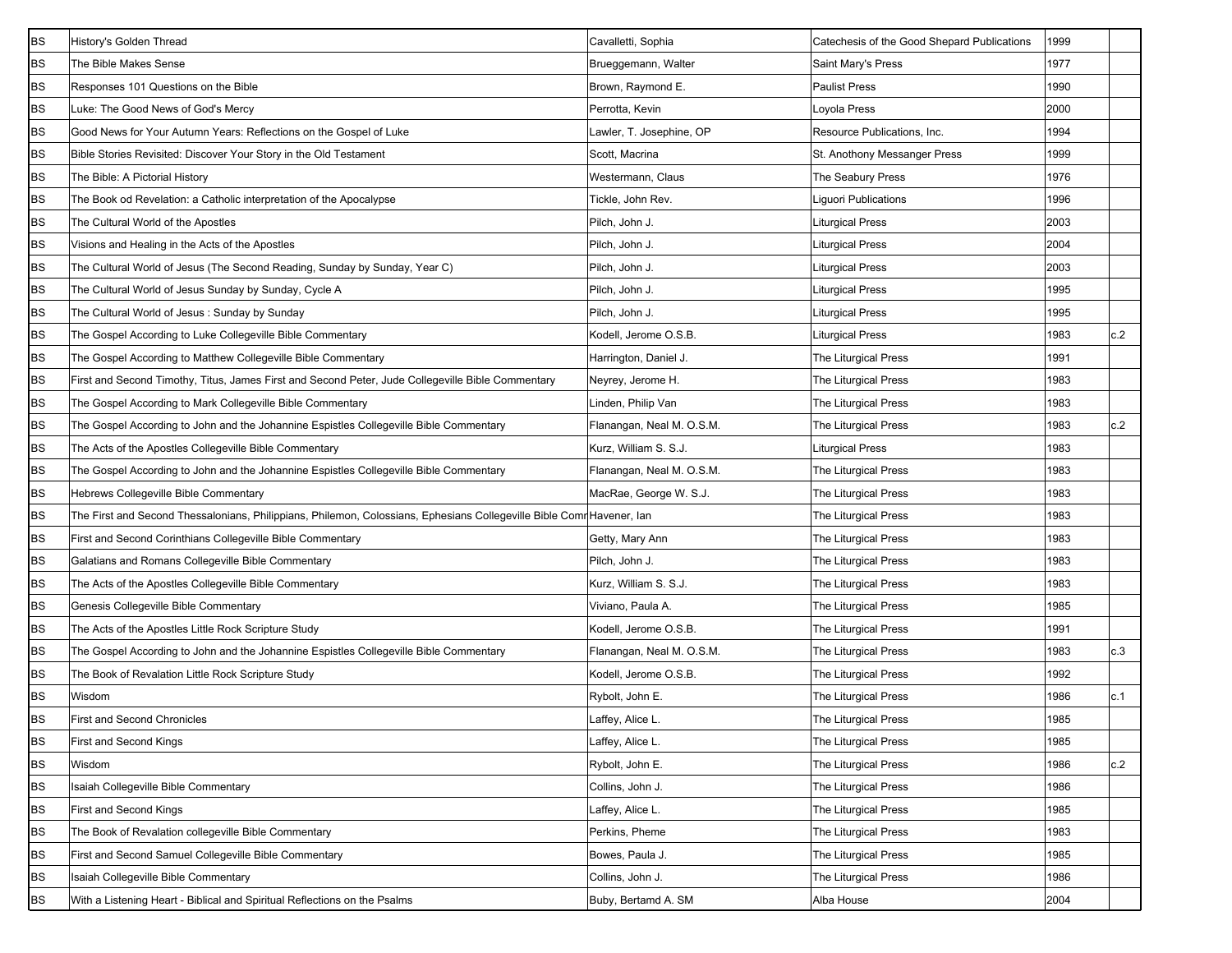| <b>BS</b> | New Paths Through the Old Testament: How to get the most out of the first part of the Bible      | Stuhlmueller, Carroll C.P.                             | <b>Paulist Press</b>              | 1989 | c.1       |
|-----------|--------------------------------------------------------------------------------------------------|--------------------------------------------------------|-----------------------------------|------|-----------|
| <b>BS</b> | The Psalms for Today: Praying an old book in a new way                                           | Link, Mark S.J.                                        | <b>Tabor Publishing</b>           | 1989 |           |
| <b>BS</b> | The Psalms for Today: Praying an old book in a new way                                           | Link, Mark S.J.                                        | <b>Tabor Publishing</b>           | 1989 |           |
| BS        | Good News for Your Autumn Years: Reflections on the Gospel of Luke                               | Lawler, T. Josephine, OP                               | Resource Publications, Inc.       | 1994 |           |
| <b>BS</b> | Love Crosses Boundaries: Jonah/Ruth                                                              | <b>Kevin Perrott</b>                                   | Loyola Press                      | 2000 | c.2       |
| BS        | Love Crosses Boundaries: Jonah/Ruth                                                              | Kevin Perrott                                          | Loyola Press                      | 2000 | c.1       |
| BS        | Love Crosses Boundaries: Jonah/Ruth                                                              | <b>Kevin Perrott</b>                                   | Loyola Press                      | 2000 | c.3       |
| BS        | The Bible in Art                                                                                 | Wright, Susan                                          | Smithmark                         | 1996 |           |
| <b>BS</b> | Psalms: An Invitation to Prayer                                                                  | Perrotta, Kevin                                        | Loyola Press                      | 2000 |           |
| BS        | The Cultural World of the Apostles The Second Reading, Sunday by Sunday Year C                   | Pilch, John J.                                         | Liturgical Press                  | 2003 |           |
| BS        | If the Bible Is So Important, Why Is It So Hard to Understand?                                   | Calvey, Phyllis                                        | Liguori Lifespan                  | 2000 |           |
| CAS       | Breathing Under Water: Spirituality and the 12 Steps                                             | Rohr, Richard O.F.M.                                   | St. Anothony Messanger Press      | 1989 |           |
| CAS       | The Magnificats of Mary                                                                          | (read by) Ann Johnson                                  | Modern Cassette Library           | 1987 |           |
| CAS       | Heartsong - High-energy praise for America's Youth                                               | Jacobs, Peter & Hanneke                                |                                   |      | Tape      |
| CAS       | The Love of an Awesome God                                                                       |                                                        | Marantha! Music                   | 1989 | Tape      |
| CAS       | The New American Bible New Testament on Audio Cassette                                           | Martin, Eric                                           | <b>World Bible Publishers</b>     |      |           |
| CAS       | Hope and Joy: Keys to a Balanced Life                                                            | Morneau, Robert F. Bishop                              | American Catholic                 |      | Tape      |
| CAS       | Walking the Bible: A Journey by Land through the 5 books of Moses                                | Feiler, Bruce                                          | <b>Harper Collins</b>             |      | Tape      |
| CAS       | Forgotten Among the Lilies: Learning to love beyond our fears                                    | Rolheiser, Ronald                                      | St. Anothony Messanger Press      | 2004 | <b>CD</b> |
| CAT       | Rediscover Catholicism - A Spiritual Guide to Living with Passion & Purpose                      | Matthew Kelly                                          | Dynamic Catholic                  | 2010 |           |
| CAT       | Why Stay Catholic? Unexpected Answers to a Life-Changing Question                                | Michael Leach                                          | Loyola Press                      | 2011 |           |
| CAT       | May Crowning, Mass & Merton - 50 Reasons I love Being Catholic                                   | Liz Kelly                                              | Loyola Press                      | 2006 |           |
| CAT       | Christian Foundations: An Introduction to Faith in our time-Revised Edition                      | Fischer, Kathleen and Hart, Thomas                     | <b>Paulist Press</b>              | 1995 |           |
| CAT       | Proclaiming the Truth of Jesus Christ: Papers from the Vallombrosa Meeting                       |                                                        |                                   | 2000 |           |
| CAT       | Questions and Answers About the Catholic Faith                                                   | McGuire, John V.                                       | Knights of Columbus Supreme Court | 1980 |           |
| CAT       | The Privilege Of Being Catholic                                                                  | Lukefahr, Oscar Rev. C.M.                              | Liguori                           | 1966 |           |
| CAT       | Why Do Catholics Do That? - A Guide to the Teachings ands Practices of the Catholic Church       | Johnson, Kevin Orlin                                   | <b>Ballantine Booka</b>           | 1994 |           |
| CAT       | Reasons to Believe: How to Understand, Explain, and Defend the Catholic Faith                    | Hahn, Scott                                            | Doubleday & Co.                   | 2007 |           |
| CAT       | A New Look at Grace A Spirituality of Wholeness                                                  | Huebsch, Bill                                          | Twenty- Third Publications        | 1998 |           |
| CAT       | Catholics Can Come Home Again! A Guide for the Journey of Reconciliation with Inactive Catholics | Kemp, Carrie                                           | <b>Paulist Press</b>              | 2001 |           |
| CAT       | Why Do Catholics Genuflect? And Answers to Other Puzzling Questions About the Catholic Church    | Kresta, Al                                             | <b>Servent Books</b>              | 2001 |           |
| CAT       | "We believe…" A Survey of the Catholic Faith                                                     | Lukefahr, Oscar Rev. C.M.                              | Liguori Publications              | 1995 |           |
| CAT       | Why Be Catholic? Understanding our Experience and tradition                                      | Rohr, Richard & Martos, Joseph                         | Harper & Row, Publishers          | 1989 |           |
| CAT       | Why Do Catholics? A Guide to Catholic belief and practice                                        | Altemose, Charlene MSC                                 | Brown Roa Publishing              | 1989 |           |
| CAT       | Catholic for a Reason: Scripture and the Mystery of the Family of God                            | Hahn, Scott and Suprenant, Leon J. Jr.                 | Emmaus Road                       | 1994 |           |
| CAT       | The Seekers Catechism The Basics of Catholicism                                                  | Pennock, Michael Francsis                              | Ave Maria Press                   | 1994 |           |
| CAT       | 101 Things Everyone Should Know about Catholicism                                                | Helen Keeler & Susan Grimbly, James B WiggAdams Media  |                                   | 2003 | c. 1      |
| CAT       | 101 Things Everyone Should Know about Catholicism                                                | Helen Keeler & Susan Grimbly, James B Wigg Adams Media |                                   | 2003 | c.2       |
| CAT       | 101 Things Everyone Should Know about Catholicism                                                | Helen Keeler & Susan Grimbly, James B WiggAdams Media  |                                   | 2003 | c.3       |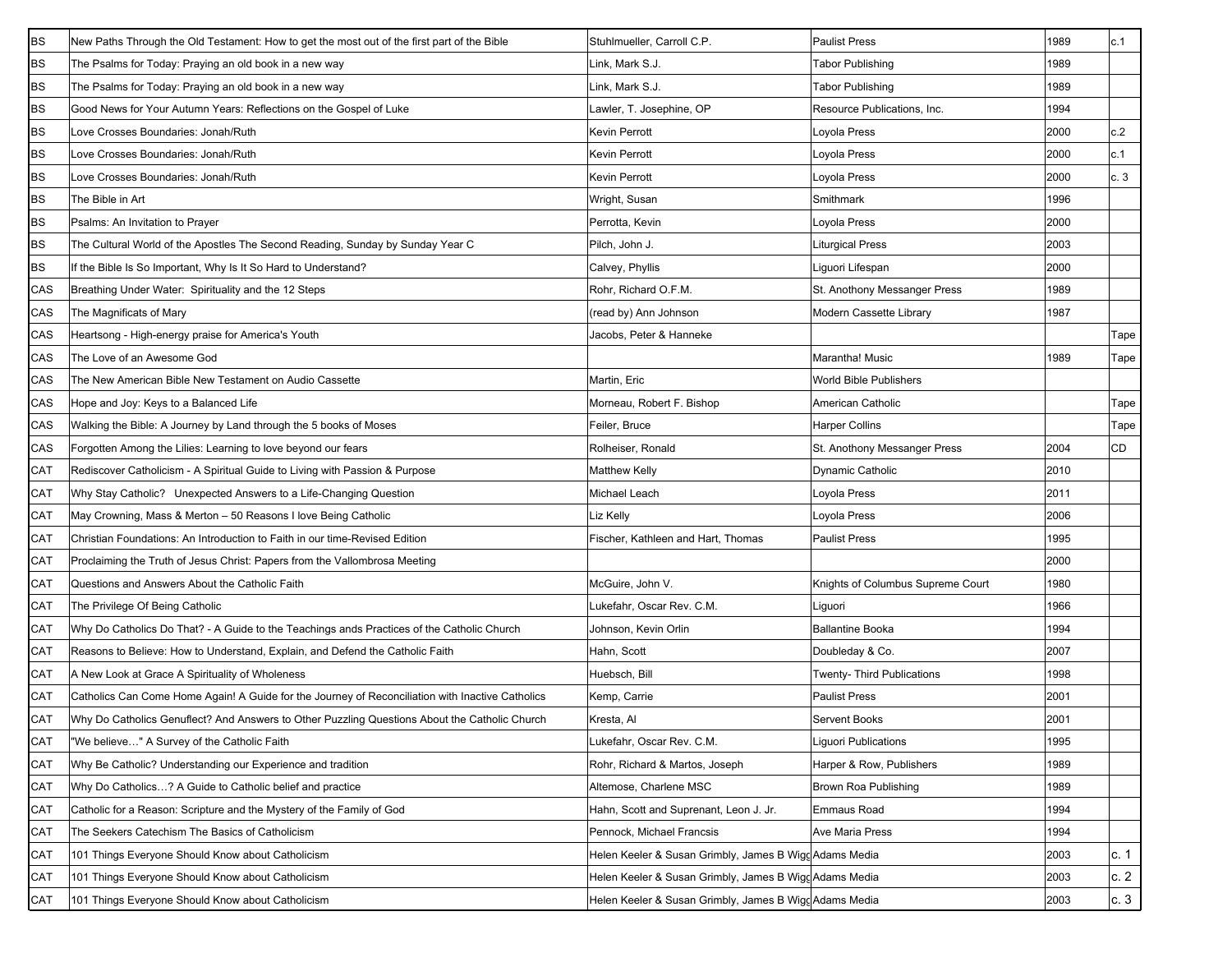| CAT | 101 Things Everyone Should Know about Catholicism                                  | Helen Keeler & Susan Grimbly, James B Wigg Adams Media |                                       | 2003 | c.4  |
|-----|------------------------------------------------------------------------------------|--------------------------------------------------------|---------------------------------------|------|------|
| CAT | 101 Things Everyone Should Know about Catholicism                                  | Helen Keeler & Susan Grimbly, James B Wigg Adams Media |                                       | 2003 | c.5  |
| CAT | 101 Things Everyone Should Know about Catholicism                                  | Helen Keeler & Susan Grimbly, James B WiggAdams Media  |                                       | 2003 | c.6  |
| CAT | 101 Things Everyone Should Know about Catholicism                                  | Helen Keeler & Susan Grimbly, James B Wigg Adams Media |                                       | 2003 | c.7  |
| CAT | 101 Things Everyone Should Know about Catholicism                                  | Helen Keeler & Susan Grimbly, James B Wigg Adams Media |                                       | 2003 | c. 8 |
| CAT | Miracles: A Catholic View                                                          | McInerny, Ralph M.                                     | Our Sunday Visitor                    | 1986 |      |
| CAT | Proof of Heaven                                                                    | Alexander, Eben MD                                     | Simon & Schuster                      | 2012 |      |
| CAT | Expressions of the Catholic Faith                                                  | Johnson, Kevin Orlin                                   | <b>Ballentine Books</b>               | 1994 |      |
| CAT | The Four Signs of a Dynamic Catholic                                               | Kelly, Matthew                                         | Beacon Publishing                     | 2012 | c. 1 |
| CAT | In His Light                                                                       | Anderson, William Rev.                                 | Wm. C. Brown                          | 1979 |      |
| CD  | Reaching Out To Today's Culture                                                    | Barron, Fr. Robert                                     | Lighthouse Catholic Media             | 2011 | c.1  |
| CD  | My Brother, The Pope                                                               | Ratzinger, Georg Msgr.                                 | Lighthouse Catholic Media             | 2012 | c.1  |
| CD  | The Lamb's Supper: The Mass as Heaven on Earth                                     | Hahn, Scott Dr.                                        | Saint Joseph Communications           | 2007 | c.1  |
| CD  | The History of Salvation: God's Plan for His People                                | Deutsch, Monsingor Daniel                              | Lighthouse Catholic Media             | 2012 | c.1  |
| CD  | The History of Salvation: God's Plan for His People                                | Deutsch, Monsingor Daniel                              | Lighthouse Catholic Media             | 2012 | c.2  |
| CD  | St. Philomena - A Saint For Our Times                                              | Miravalle, Mark Dr.                                    | Lighthouse Catholic Media             | 2009 | c.1  |
| CD  | For Love and Marriage                                                              | Benkovic, Johnnette                                    | Lighthouse Catholic Media             | 2010 | c.1  |
| CD  | 5-Time Major League All-Star On Winning The Game For Christ                        | Sweeny, Mike                                           | Lighthouse Catholic Media             | 2009 | c.1  |
| CD  | Year For Priests                                                                   | Prof. Barber, Michael                                  | Lighthouse Catholic Media             | 2009 | C.1  |
| CD  | The Holy Rosary                                                                    | Arnold, Matthew                                        | Lighthouse Catholic Media             | 2007 | c.1  |
| CD  | Defending Truth and Life                                                           | Fr. Pavone, Frank                                      | Lighthouse Catholic Media             | 2009 | c.1  |
| CD  | The Forgotten Virtue Pathway To Holiness                                           | Fr. Casey, William C.P.M.                              | Lighthouse Catholic Media             | 2009 | c.1  |
| CD  | Catechism of the Catholic Church: A Sure Guide For The Modern World                | Arinze, Cardinal                                       | Lighthouse Catholic Media             | 2009 | c.1  |
| CD  | How To Apply Our Faith To Our Families                                             | Hahn, Kimberly                                         | Lighthouse Catholic Media             | 2007 | c.1  |
| CD  | Gangland To Promised Lane: One Man's Journey from the Criminal Underworl to Christ | Pridmore, John                                         | Lighthouse Catholic Media             | 2011 | c.1  |
| CD  | Gangland To Promised Lane: One Man's Journey from the Criminal Underworl to Christ | Pridmore, John                                         | Lighthouse Catholic Media             | 2011 | c.2  |
| CD  | Marriage & Family                                                                  | Hahn, Scott Dr.                                        | St. Paul Center For Biblical Theology | 2011 | c.1  |
| CD  | Which Came First, the Bible or the Church?                                         | Arnold, Matthew                                        | Saint Joseph Communications           | 2005 | c.1  |
| CD  | Abraham Revealing the Historical Roots of our Faith                                | Ray, Stephen                                           | Lighthouse Catholic Media             | 2011 | c.1  |
| CD  | Abraham Revealing the Historical Roots of our Faith                                | Ray, Stephen                                           | Lighthouse Catholic Media             | 2011 | c.2  |
| CD  | Our Lives Change When Our Habits Change                                            | Kelly, Matthew                                         | Lighthouse Catholic Media             | 2010 | c.1  |
| CD  | Reaching Out To Today's Culture                                                    | Barron, Fr. Robert                                     | Lighthouse Catholic Media             | 2011 | c.2  |
| CD  | Marriage and Family: Love Unveiled                                                 | Hahn, Scott Dr.                                        | Lighthouse Catholic Media             | 2011 | c.1  |
| CD  | Walking Through The Valley Of The Shadow Of Death                                  | Denton, Admiral Jeremiah                               | Lighthouse Catholic Media             | 2011 | c.3  |
| CD  | Walking Through The Valley Of The Shadow Of Death                                  | Denton, Admiral Jeremiah                               | Lighthouse Catholic Media             | 2011 | c.1  |
| CD  | The Dead Sea Scrolls: Shedding New Light on the Scriptures and the Church          | Bergsma, John Dr.                                      | Lighthouse Catholic Media             | 2011 | c.1  |
| CD  | The Dead Sea Scrolls: Shedding New Light on the Scriptures and the Church          | Bergsma, John Dr.                                      | Lighthouse Catholic Media             | 2011 | c.2  |
| CD  | Saying Yes To God One Mother's Journey                                             | Vogrinc, Mary                                          | Lighthouse Catholic Media             | 2011 | C.2  |
| CD  | Saying Yes To God One Mother's Journey                                             | Vogrinc, Mary                                          | Lighthouse Catholic Media             | 2011 | C.3  |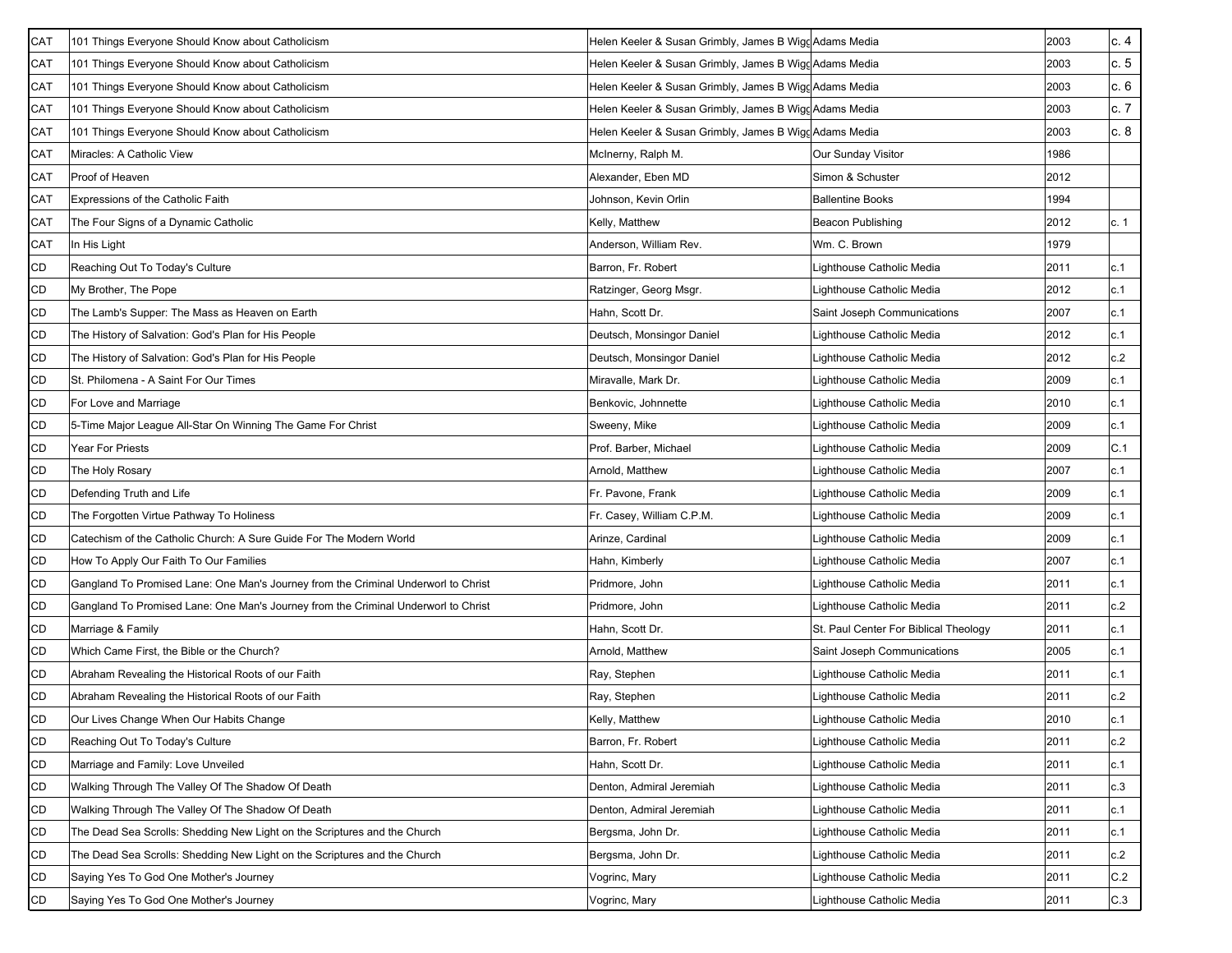| <b>CD</b> | Fatima Living the Message                                                                                                  | Brooks, Jason Fr. L.C.   | Lighthouse Catholic Media  | 2011 | C.1          |
|-----------|----------------------------------------------------------------------------------------------------------------------------|--------------------------|----------------------------|------|--------------|
| CD        | Fatima Living the Message                                                                                                  | Brooks, Jason Fr. L.C.   | Lighthouse Catholic Media  | 2011 | C.2          |
| CD        | Who Do You Say That I Am? The Four Great Expectations of the Messiah                                                       | Barron, Fr. Robert       | Lighthouse Catholic Media  | 2012 | C.1          |
| CD        | Light Of The World                                                                                                         | <b>Benedict XVI</b>      | Lighthouse Catholic Media  | 2010 | C.2          |
| CD        | Light Of The World                                                                                                         | <b>Benedict XVI</b>      | Lighthouse Catholic Media  | 2010 | C.3          |
| CD        | The Mass Comes Alive Episode 2                                                                                             |                          | Lighthouse Catholic Media  | 2010 | c.1          |
| CD        | The Mass Comes Alive Episode 1                                                                                             |                          | Lighthouse Catholic Media  | 2010 | C.1          |
| CD        | Aborting America: The Story of an Ex-Abortionist and Ex-Athiest                                                            | Nathanson, Bernard Dr.   | Lighthouse Catholic Media  | 2011 | C.3          |
| CD        | Aborting America: The Story of an Ex-Abortionist and Ex-Athiest                                                            | Nathanson, Bernard Dr.   | Lighthouse Catholic Media  | 2011 | C.4          |
| CD        | The Christmas & Easter Story                                                                                               |                          | Lighthouse Catholic Media  | 2011 | $\mbox{C.2}$ |
| CD        | The Christmas & Easter Story                                                                                               |                          | Lighthouse Catholic Media  | 2011 | C.3          |
| CD        | From Love By Love For Love: A Deepr Understanding Of Contraception, Same Sex Attraction, And Authenti Schmitz, Michael Fr. |                          | Lighthouse Catholic Media  | 2012 | C.1          |
| CD        | From Love By Love For Love: A Deepr Understanding Of Contraception, Same Sex Attraction, And Authenti Schmitz, Michael Fr. |                          | Lighthouse Catholic Media  | 2012 | C.2          |
| CD        | My Brother, The Pope                                                                                                       | Ratzinger, Georg Msgr.   | Lighthouse Catholic Media  | 2012 | C.2          |
| CD        | Don't Just TryTRAIN!!!                                                                                                     | Matthew Kelly            | Lighthouse Catholic Media  | 2012 | c.1          |
| CD        | Don't Just TryTRAIN!!!                                                                                                     | Matthew Kelly            | Lighthouse Catholic Media  | 2012 | C.2          |
| CD        | Family, Friends, and God                                                                                                   | Fr. Jim Marchionda, OP   | World Library Publications | 2007 |              |
| <b>CD</b> | The Second Greatest Story Ever Told Understanding Mary's Role in Your Life                                                 | Fr. Michael Gaitley, MIC | Lighthouse Catholic Media  | 2012 | c.1          |
| CD        | The Second Greatest Story Ever Told Understanding Mary's Role in Your Life                                                 | Fr. Michael Gaitley, MIC | Lighthouse Catholic Media  | 2012 | c.2          |
| CD        | Pray Like a Saint- Wisdom for Growing Close to God                                                                         | Matthew Leonard          | Lighthouse Catholic Media  | 2012 | c. 1         |
| CD        | Pray Like a Saint- Wisdom for Growing Close to God                                                                         | Matthew Leonard          | Lighthouse Catholic Media  | 2012 | c.2          |
| CD        | Leaving & Cleaving; Making a Clean Break with your Parents When you Marry                                                  | Jennifer Degler          |                            | 2012 |              |
| CD        | Time Together Just the Two of Us                                                                                           | Jennifer Degler          |                            | 2012 |              |
| CD        | Appreciating our Difference - How Couples can Communicate Better                                                           | Jennifer Degler          |                            | 2012 |              |
| CD        | The Four Communication Secrets for Happy Couples                                                                           | Jennifer Degler          |                            | 2012 |              |
| CD        | Five Key Steps to Resolving Your Couple Conflicts                                                                          | Jennifer Degler          |                            | 2012 |              |
| CD        | Passionate Intimacy for Couples                                                                                            | Jennifer Degler          |                            | 2012 |              |
| CD        | Creating a Life you Love                                                                                                   | Jennifer Degler          |                            | 2012 |              |
| CD        | Winning the Culture War                                                                                                    | Dr. Peter Kreeft         | Lighthouse Catholic Media  | 2013 | c. 1         |
| CD        | Winning the Culture War                                                                                                    | Dr. Peter Kreeft         | Lighthouse Catholic Media  | 2013 | c.2          |
| <b>CD</b> | ShamelessSeeling Yourself as God Sees You                                                                                  | <b>Jeff Cavins</b>       | Lighthouse Catholic Media  | 2013 | c.1          |
| <b>CD</b> | Owensboro Men's Conference (2 CDs)                                                                                         | Jesse Romero             | <b>WIMM</b>                | 2012 |              |
| CD        | Owensboro Men's Conference (2 CDs)                                                                                         | <b>Richard Lane</b>      | <b>WIMM</b>                | 2012 |              |
| CD        | Owensboro Men's Conference (1 CD)                                                                                          | <b>Bruce Sullivan</b>    | <b>WIMM</b>                | 2012 |              |
| CD        | Angels Explained - What you Should Know About the 9 Choirs                                                                 | Dr. Mark Miravalle       | Lighthouse Catholic Media  | 2013 | c. 1         |
| CD        | Angels Explained - What you Should Know About the 9 Choirs                                                                 | Dr. Mark Miravalle       | Lighthouse Catholic Media  | 2013 | c.2          |
| CD        | Girlz Rule! Christian Rock                                                                                                 |                          | Wonder Workshop            |      | <b>DVD</b>   |
| CD        | Little Rock Scripture Study                                                                                                |                          | <b>Liturgical Press</b>    | 2009 | <b>DVD</b>   |
| CD        | Jesus and the Jewish Roots of the Eucharist                                                                                | Pitre, Brant Dr.         | Lighthouse Catholic Media  | 2011 |              |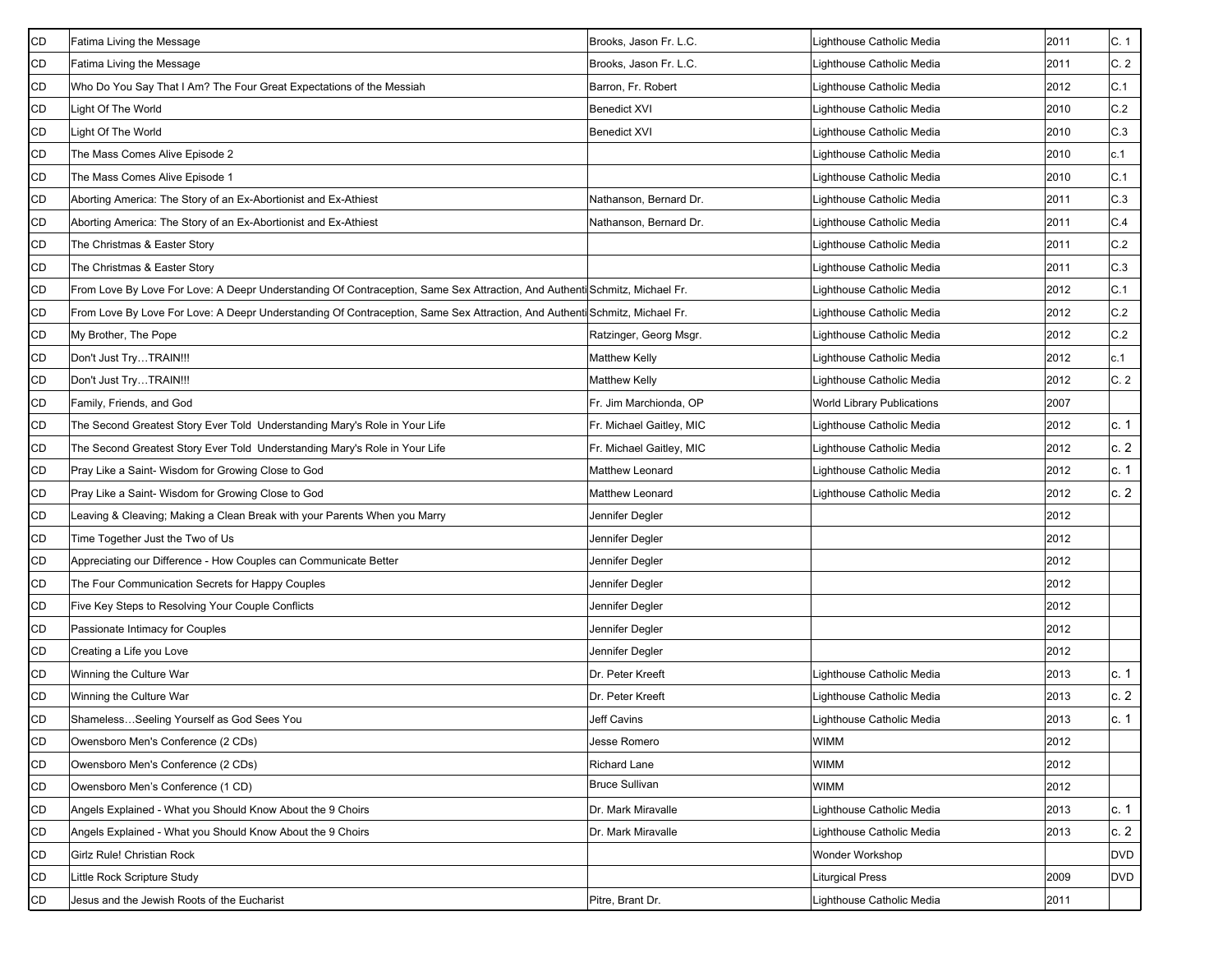| <b>CD</b> | How to Bring Fallen Away Catholics Back to the Church     | Hahn, Scott                               | Lighthouse Catholic Media              | 2005 |      |
|-----------|-----------------------------------------------------------|-------------------------------------------|----------------------------------------|------|------|
| CD        | The Healing Power of Confession                           | Hahn, Scott                               | Lighthouse Catholic Media              | 2005 |      |
| CD        | Winning the Culture War                                   | Kreeft, Peter Dr.                         | Lighthouse Catholic Media              | 2013 | c. 1 |
| CD        | Winning the Culture War                                   | Kreeft, Peter Dr.                         | Lighthouse Catholic Media              | 2013 | c.2  |
| CD        | Walk the Walk; Follwing Christ as His Disciple            | Gray, Timothy                             | Lighthouse Catholic Media              | 2013 | c. 1 |
| CD        | Walk the Walk; Follwing Christ as His Disciple            | Gray, Timothy                             | Lighthouse Catholic Media              | 2013 | c. 1 |
| CD        | PROVE IT, God!and He did                                  | Schneier, Patty                           | Lighthouse Catholic Media              | 2013 | c.1  |
| CD        | PROVE IT, God!and He did                                  | Schneier, Patty                           | Lighthouse Catholic Media              | 2013 | c.2  |
| CD        | The Four Signs of a Dynamic Catholic                      | Kelly, Matthew                            | Lighthouse Catholic Media              | 2013 |      |
| CD        | Becoming the Best Version of Yourself                     | Kelly, Matthew                            |                                        |      |      |
| CD        | Trust in the Lord                                         | Richter, Thomas                           | Lighthouse Catholic Media              |      |      |
| CD        | No Price Too High                                         | Jones, Alex Deacon                        | Lighthouse Catholic Media              |      |      |
| CD        | The Shadow of His Wings                                   |                                           | Lighthouse Catholic Media              |      |      |
| CD        | In God we Trust                                           | Malloy, Bishop                            | Lighthouse Catholic Media              |      |      |
| CD        | Abba or Allah                                             | Hahn, Scott                               | Lighthouse Catholic Media              |      |      |
| CD        | The Best Way to Live                                      | Kelly, Matthew                            | Lighthouse Catholic Media              |      | c. 1 |
| CD        | The Best Way to Live                                      | Kelly, Matthew                            | Lighthouse Catholic Media              |      | c.2  |
| CD        | Answering Atheism                                         |                                           | Lighthouse Catholic Media              |      | c. 1 |
| CD        | <b>Answering Atheism</b>                                  |                                           | Lighthouse Catholic Media              |      | c.2  |
| CН        | Brother Sun, Sister Moon (The Story of St. Francis)       | Margaret Mayo/Peter Malone                | Orion                                  | 1999 |      |
| CН        | The Good Man of Assisi                                    | Mary Joslin/Alison Wisenfeld              | <b>Tommy Nelson</b>                    | 1997 |      |
| CН        | God Speaks to Us in Dreams and Visions                    | Getty-Sullivan, Mary Ann                  | Liturgical Press                       | 1998 |      |
| CН        | You Can Change the World                                  | Johnstone, Jill                           | Zondervan                              | 1993 |      |
| CН        | Joseph                                                    | Wildsmith, Brian                          | <b>Oxford University Press</b>         | 1997 |      |
| CН        | The World God Made: The Story Of Creation                 | Bergey, Alyce                             | Concordia Publishing House             | 1965 |      |
| CН        | Stories of the Flood                                      | Krishnaswami, Uma                         | <b>Robert Rinehart Publishers</b>      | 1994 |      |
| CН        | Book Of The Old Testement                                 | dePaola, Tomie                            | G.P. Putnam's Sons                     | 1995 |      |
| CН        | God Speaks to Us in Feeding Stories                       | Getty-Sullivan, Mary Ann                  | <b>Liturgical Press</b>                | 1997 |      |
| CН        | Can you Find Jesus? Introducing Your Child to the Gospel  | Gallery, Philip D.                        | Saint Anthony Messenger Press          | 1996 |      |
| CН        | Stories and Songs of Jesus                                | Freeburg, Paul D.C. & Walker, Christopher | <b>OCP Publications</b>                | 1994 |      |
| <b>CH</b> | <b>Heart Talks With Mother God</b>                        | Meehan, Bridget Mary & Madonna, Regina    | The Liturgical Press                   | 1995 |      |
| CН        | Why was the Shepard Glad?                                 | Youd, Pauline                             | Pauline Books & Media                  | 1996 |      |
| CН        | Blessed Kateri and the cross in the forest                | Neuberger, Anne E.                        | Our Sunday Visitor Publishing Division | 2003 |      |
| CН        | Once Upon A Parable: Timeless Stories about God's Kingdon | Thomad, Mack                              | Gold'n'Honey Books                     | 1995 |      |
| CН        | The Seeds That Grew to Be a Hundred                       | Mann, Victor                              | Arch Books                             | 1975 |      |
| CН        | Saint Francis                                             | Wildsmith, Brian                          | <b>Oxford University Press</b>         | 1996 |      |
| CН        | Occupations: Patrons and Protectors                       | McGrath, Michael O'Neill                  | <b>Liturgy Training Publications</b>   | 2001 |      |
| CН        | Occupations: Patrons and Protectors                       | McGrath, Michael O'Neill                  | <b>Liturgy Training Publications</b>   | 2001 |      |
| CН        | The Eight Beatitudes                                      | Lovasik, Father S.V.D.                    | Catholic Book Publishing               | 1984 |      |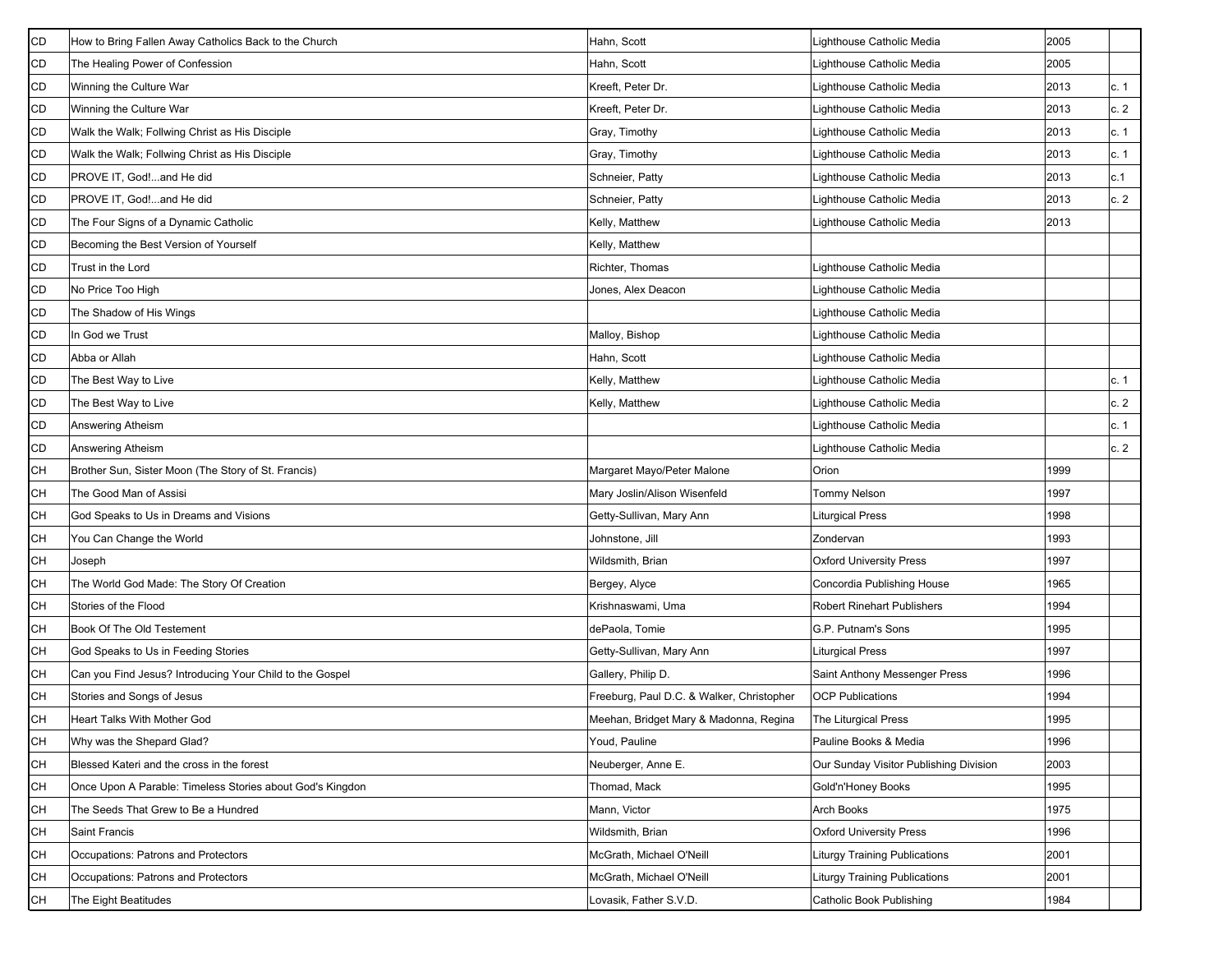| <b>CH</b> | The Seven Sacraments                                             | Lovasik, Father S.V.D.                                     | Catholic Book Publishing                    | 1978 |      |
|-----------|------------------------------------------------------------------|------------------------------------------------------------|---------------------------------------------|------|------|
| CН        | The Twelve Apostles                                              | Winkler, Jude Rev. OFM Conv.                               | Catholic Book Publishing                    | 2002 |      |
| CН        | St. Francis of Assisi - Catholic Story Coloring Book             | Windeatt, Mary Fabyan                                      | <b>Tan Books and Publishers</b>             | 1989 |      |
| CН        | Brother Eagle, Sister Sky                                        | Jeffers, Susan                                             | <b>Dial Books</b>                           | 1991 |      |
| CН        | Karol from Poland - The Life of Pope John Paul II for Children   | Wilson, Leonora M. FSP                                     | Pauline Books & Media                       | 2000 |      |
| CН        | At the service of the elderly and the Little Sisters of the Poor | Jugan, Jeanne                                              | Les Editeurs du Rameau                      | 1996 |      |
| CН        | At the service of the elderly and the Little Sisters of the Poor | Jugan, Jeanne                                              | Les Editeurs du Rameau                      | 1996 |      |
| CН        | The Mouse in the Manger                                          | Gentile, Gennaro L. Rev.                                   | Ave Maria Press                             | 1978 |      |
| CН        | The Keeping Quilt                                                | Simon and Schuster Books for Young Reader Patricia Polacco |                                             | 1988 |      |
| CН        | The Children's Book of Saints                                    | Savary, Louis M. S.T.D.                                    | The Regina Press                            | 1986 |      |
| CН        | A Garland of Roses                                               | Melton, Diana Sue                                          |                                             | 2002 |      |
| CН        | Coloring the Saints                                              | Kean, Emma C. Mc                                           | Catholic Book Publishing                    | 1988 |      |
| CН        | The Very First Easter                                            | Pulley, Kelly                                              | <b>Mission City Press</b>                   | 2009 | c. 1 |
| CН        | The Very First Easter                                            | Pulley, Kelly                                              | <b>Mission City Press</b>                   | 2009 | C.2  |
| CН        | The Very First Christmas                                         | Pulley, Kelly                                              | Zonder Kidz                                 | 2008 |      |
| CН        | The Ten Comandments                                              | Miller, Claire                                             | <b>Arch Books</b>                           | 2004 |      |
| CН        | God's Gift Baby                                                  | Neff, LaVonne                                              | Arch Books                                  | 1976 |      |
| CН        | The Lame Man Who Walked Again                                    | Warren, Mary                                               | <b>Arch Books</b>                           | 1966 |      |
| <b>CH</b> | The Baby Born In a Stable                                        | Kramer, Janice                                             | Arch Books                                  | 1965 |      |
| CН        | The Beggar's Greatest Wish                                       | Bergey, Alyce                                              | Arch Books                                  | 1969 |      |
| CН        | Sometimes I Get Scared Psalm 23 For Children                     | Murphy, Elspeth Campbell                                   | <b>Chariot Books</b>                        | 1980 |      |
| CН        | What Can I Saw To You, God? Verses From The Psalms On Prayers    | Murphy, Elspeth Campbell                                   | <b>Chariot Books</b>                        | 1980 |      |
| CН        | God Cares When I Don't Like Myself                               | Murphy, Elspeth Campbell                                   | <b>Chariot Books</b>                        | 1980 |      |
| CН        | Jon and the Little Lost Lamb                                     | Latourette, Jane                                           | Arch Books                                  | 1965 |      |
| CН        | The Story of Joseph                                              |                                                            | <b>Cuddly Duck Productions</b>              | 2007 |      |
| CН        | The Man Who Carried the Cross for Jesus                          | Head, Constance                                            | <b>Arch Books</b>                           | 1979 |      |
| CН        | Christmas Traditions for Children                                | Hoagland, Victor Rev. C.P.                                 | The Regina Press                            | 1997 |      |
| CН        | Little Nellie of Holy God 1903-1908                              | Dominic, Sister Mary                                       | <b>Tan Books and Publishers</b>             | 2006 |      |
| CН        | The Christmas Story                                              | Werner, Jane                                               | A Golden Book                               | 1980 |      |
| CН        | <b>Bible Stories with Bible activities</b>                       | Malyan, Susan                                              | <b>DK Publishing</b>                        | 2005 |      |
| <b>CH</b> | Favorite Prayers for Children                                    | Hoagland, Victor Rev. C.P.                                 | The Regina Press                            | 1997 |      |
| CН        | Saint Patrick                                                    | Lovasik, Lawrence G. S.V.D. Rev.                           | Catholic Book Publishing                    | 1984 |      |
| CН        | My First Catholic Picture Dictionary                             | Lovasik, Lawrence G. S.V.D. Rev.                           | Catholic Book Publishing                    | 1982 |      |
| <b>CH</b> | This Holy Night                                                  | Hanna, Julie                                               |                                             |      |      |
| CН        | Zacchaeus                                                        | Kolbrek, Loyal A.                                          | <b>Arch Books</b>                           | 1994 |      |
| CН        | Hey Brother Leo!                                                 | Mary, Brother Leo, MFVA                                    | Franciscan Missionaries of the Eternal Word |      |      |
| CН        | What Did Baby Jesus Do?                                          | Esquinaldo, Virginia                                       |                                             | 2006 |      |
| CН        | Lift The Flap Bible                                              | Jones, Sally Lloyd                                         | Reader's Digest Children's Publishing       | 2000 |      |
| CН        | Scriptural Rosary for Children                                   | Winkler, Jude Rev. OFM Conv.                               | Catholic Book Publishing                    | 2005 |      |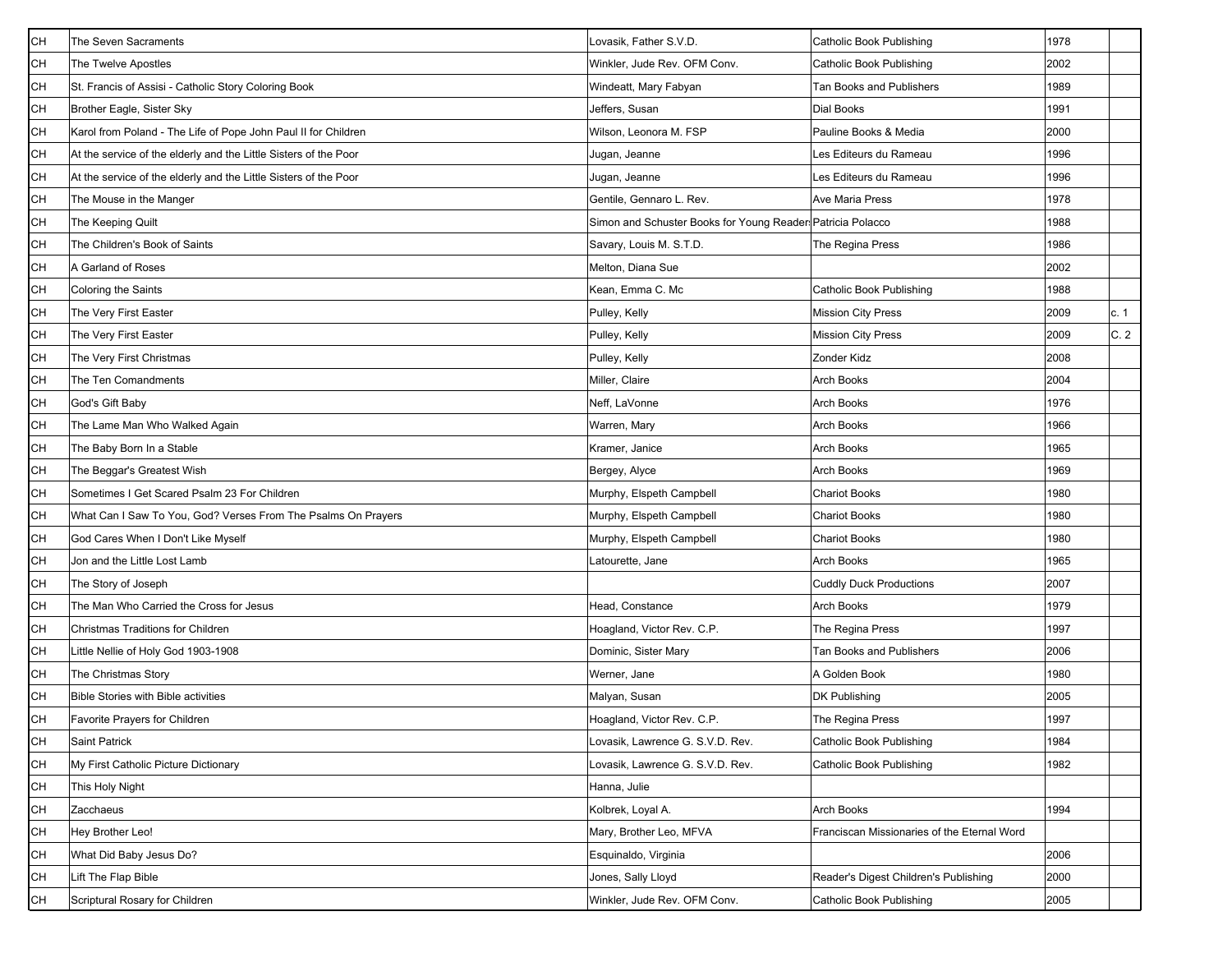| CН                   | The Miracle of Jesus                                                                      | Wilson, Etta G.                      | Publications International        | 1993 |      |
|----------------------|-------------------------------------------------------------------------------------------|--------------------------------------|-----------------------------------|------|------|
| CН                   | Jesus And The Children                                                                    | Wilson, Etta G.                      | Publications International        | 1993 |      |
| CН                   | David And Goliath                                                                         | Brill, Marlene Targ                  | <b>Publications International</b> | 1993 |      |
| CН                   | Noah's Ark                                                                                | Brill, Marlene Targ                  | <b>Publications International</b> | 1993 |      |
| CН                   | The Travels Of Paul                                                                       | Wilson, Etta G.                      | Publications International        | 1993 |      |
| CН                   | Daniel, In The Lions' Den                                                                 | Brill, Marlene Targ                  | Publications International        | 1993 |      |
| CН                   | The Birth of Jesus                                                                        | Wilson, Etta G.                      | <b>Publications International</b> | 1993 |      |
| CН                   | Jonah And The Whale                                                                       | Brill, Marlene Tarq                  | <b>Publications International</b> | 1993 |      |
| CН                   | <b>Stories Jesus Told</b>                                                                 | Wilson, Etta G.                      | Publications International        | 1993 |      |
| CН                   | God Speaks to Us in Water Stories                                                         | Getty-Sullivan, Mary Ann             | Liturgical Press                  | 1996 |      |
| CН                   | Child's Guide to the Stations of the Cross                                                | Stanton, Sue                         | <b>Paulist Press</b>              | 2008 |      |
| CН                   | Tell Me the Bible                                                                         |                                      |                                   |      |      |
| CН                   | Book of Saints Part 1                                                                     |                                      |                                   |      |      |
| CН                   | The Sower and the Seed                                                                    |                                      |                                   |      |      |
| CHR                  | Believing in Jesus: A popular overview of the Catholic faith                              | Foley, Leonard O.F.M.                | St. Anothony Messanger Press      | 1991 | C.1  |
| CHR                  | The Inner Life of Jesus Pattern of Holiness                                               | Guardini, Romano                     | Sophia Institue Press             | 1998 |      |
| CHR                  | Will the Real God Please Stand Up                                                         | Thomas, Carolyn                      | <b>Paulist Press</b>              | 1990 |      |
| CHR                  | Nameless Faces in the Life of Jesus: 17 Gospel Meditations                                | Powers, Isaias Rev. C.P.             | Twenty- Third Publications        | 1981 |      |
| CHR                  | Jesus: The Compassion of God                                                              | Hellwig, Monika K.                   | The Liturgical Press              | 1992 |      |
| CHR                  | Believing in Jesus: A popular overview of the Catholic faith                              | Foley, Leonard O.F.M.                | St. Anothony Messanger Press      | 2000 | c.2  |
| CHR                  | God: The Oldest Question: A fresh look at belief and unbelief- and why the choice matters | O'Malley, William J. S.J.            | Loyola Press                      | 2000 |      |
| CHR                  | The Case For Christ: A Journalist's Personal Investigation of the Evidence for Jesus      | Strobel, Lee                         | Zondervan Publishing House        | 1998 |      |
| СM                   | <b>Excellent Catholic Parishes</b>                                                        | Paul Wilkes                          | <b>Paulist Press</b>              | 2001 |      |
| CМ                   | My Life on the Rock - A Rebel Returns to His Faith                                        | Jeff Cavins                          | e3Press                           | 2000 |      |
| СM                   | Method in Ministry - Theological Reflection & Christian Ministry                          | James D. amd Whitehead, Evelyn Eaton | Sheed & Ward                      | 1995 |      |
| CМ                   | Lay Ecclesial Ministry: The state of the Questions                                        | <b>NCCB</b>                          | United States Catholic Conference | 1999 |      |
| СM                   | Called to Parish Ministry: Identity, Challenges, and Spirituality of Lay Ministers        | Dues, Greg & Walkley, Barbra         | Twenty- Third Publications        | 1995 |      |
| CМ                   | Together in God's Service: Toward a Theology of Ecclesial Lay Ministry                    | <b>NCCB</b>                          | United States Catholic Conference | 1998 |      |
| СM                   | Ministry Through The Lens Of Evangelization                                               | USCCB                                | United States Catholic Conference | 2004 |      |
| СM                   | The Total Parish Manual - Everything You Need to Empower Your Faith Community             | Bausch, William J.                   | Twenty- Third Publications        | 1994 |      |
| СM                   | Amazing Grace: 366 Inspiring Hymn Stories for Daily Devotions                             | Osbeck, Kenneth W.                   | <b>Kregel Publications</b>        | 1990 |      |
| СS                   | An Adult Christ at Christmas Essays on the Three Biblical Christmas Stories               | Brown, Raymond E.                    | The Liturgical Press              | 1988 |      |
| СS                   | An Adult Christ at Christmas Essays on the Three Biblical Christmas Stories               | Brown, Raymond E.                    | The Liturgical Press              | 1988 |      |
| СS                   | A Coming Christ in Advent                                                                 | Brown, Raymond E.                    | The Liturgical Press              | 1988 |      |
| $\mathsf{CS}\xspace$ | A Crucidied Christ in Holy Week Essays on the Four Gospel Passion Narratives              | Brown, Raymond E.                    | The Liturgical Press              | 1986 |      |
| СS                   | A Risen Christ in Eastertime                                                              | Brown, Raymond E.                    | Liturgical Press                  | 1990 | co.2 |
| СS                   | A Risen Christ in Eastertime                                                              | Brown, Raymond E.                    | Liturgical Press                  | 1990 | co.1 |
| СS                   | Starlight - Beholding the Christmas Miracle all year long                                 | Shea, John                           | The Crossroad Publishing Co.      | 1992 |      |
| СS                   | Advent: Meditations for the Season                                                        | National Catholic Register           | Twin Circle Publishing Co.        | 1988 |      |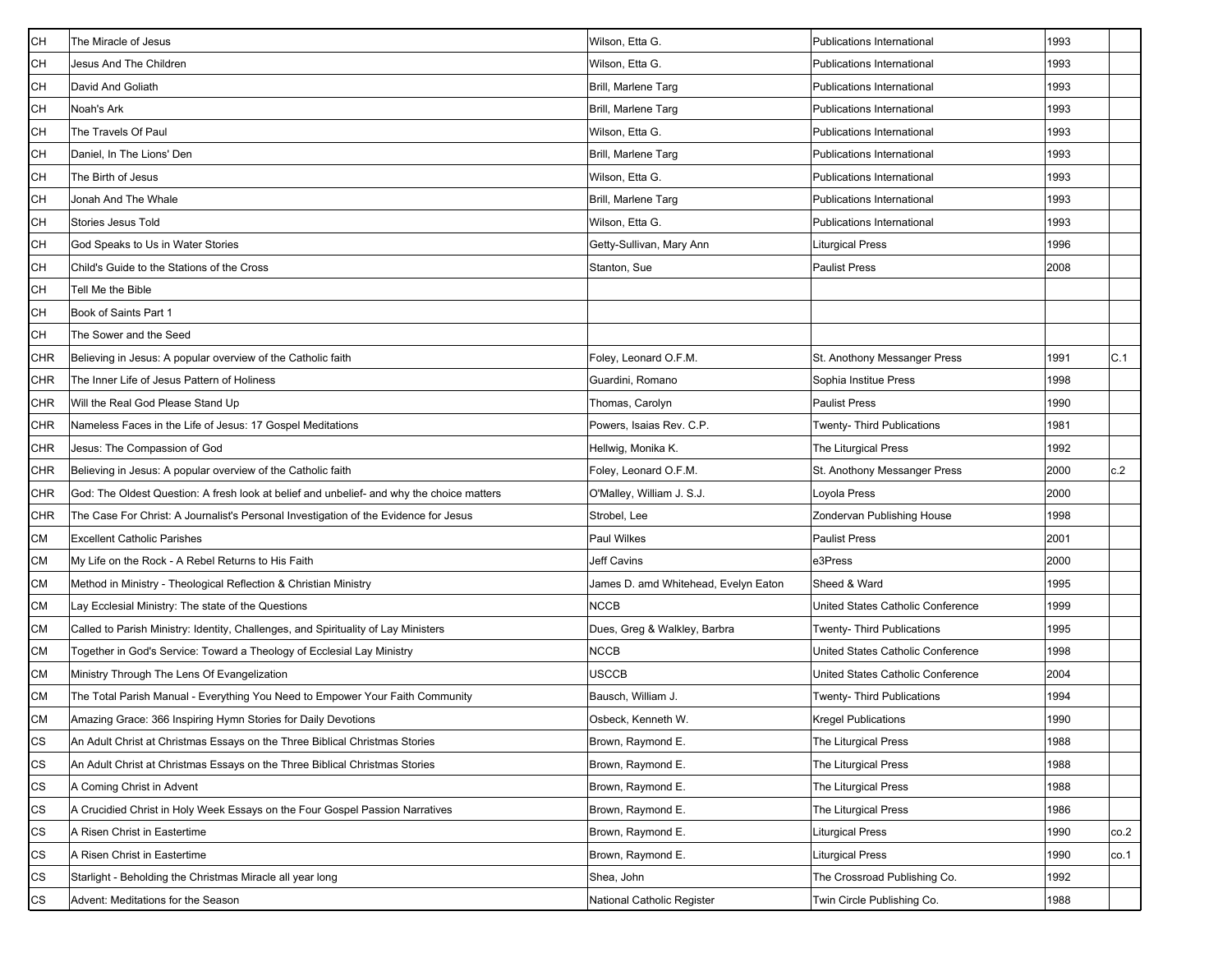| CS         | A Lenten Journey With Jesus: Prayerful Steps for Each Day                        | Cole, Jean                 | Liguori Publications              | 1982 |            |
|------------|----------------------------------------------------------------------------------|----------------------------|-----------------------------------|------|------------|
| СS         | That You may Have Life Spend Forty Days with Great Spiritual Teachers            | Kirvan, John               | <b>Ave Maria Press</b>            | 1998 |            |
| CS         | Seasons that Laugh or Weep Musings on the Human Journey                          | Burghardt, Walter J., S.J. | <b>Paulist Press</b>              | 1983 |            |
| CS         | Step By Step To Calvary - Praying Through The Stations Of The Cross              | Burrin, Angela M.          | The Word Among Us Press           | 2004 |            |
| СS         | The Case For Easter: A Journalist Investigates the Evidence for the Ressurection | Strobel, Lee               | Zondervan Publishing House        | 1998 |            |
| CS         | The Crucifiction of Jesus: History, Myth, Faith                                  | Sloyan, Gerard S.          | <b>Fortress Press</b>             | 1995 |            |
| <b>DVD</b> | The First Christmas and Other Stories                                            |                            | GT Merchandising & Licensing      | 2005 | <b>DVD</b> |
| <b>DVD</b> | Martin the Cobbler                                                               |                            | GT Merchandising & Licensing      | 2005 | <b>DVD</b> |
| <b>DVD</b> | Michael the Visitor                                                              |                            | GT Merchandising & Licensing      | 2005 | <b>DVD</b> |
| <b>DVD</b> | The Little Prince                                                                |                            | GT Merchandising & Licensing      | 2005 | <b>DVD</b> |
| <b>DVD</b> | The First Christmas and Other Stories                                            |                            | GT Merchandising & Licensing      | 2005 | <b>DVD</b> |
| <b>DVD</b> | The Star Child                                                                   |                            | GT Merchandising & Licensing      | 2005 | <b>DVD</b> |
| <b>DVD</b> | A Triology of African-American Poems God's Trombones                             |                            | GT Merchandising & Licensing      | 2005 | <b>DVD</b> |
| <b>DVD</b> | Adopt Life - Video With Discussion Guide Resource                                |                            | Catholic Charites of Owensboro    |      | <b>DVD</b> |
| <b>DVD</b> | Facing the Giants                                                                |                            | <b>Provident Films</b>            | 2007 |            |
| <b>DVD</b> | The Little Drummer Boy                                                           | Veggie Tales               | <b>Big Ideas</b>                  | 2011 |            |
| <b>DVD</b> | <b>HOP</b>                                                                       |                            | <b>Universal Pictures</b>         | 2012 | <b>DVD</b> |
| <b>DVD</b> | Silly Little Thing Called Love                                                   | Veggie Tales               | Big Ideas                         | 2009 |            |
| <b>DVD</b> | Jonah - A Veggie Tales Movie                                                     | Veggie Tales               | <b>Big Ideas</b>                  | 2002 |            |
| <b>DVD</b> | It's a Meaningful Life - A Lesson in Being Content                               | Veggie Tales               | <b>Big Ideas</b>                  | 2010 |            |
| <b>DVD</b> | <b>The Creed</b>                                                                 | Tim Kelleher               | <b>First Things</b>               | 2011 |            |
| <b>DVD</b> | A Fruitcake Christmas                                                            | Max Lucado                 | Thomas Nelson Publishers          | 2005 |            |
| <b>DVD</b> | Greatest Heroes Legends                                                          |                            | <b>GAIAM</b>                      | 2011 |            |
| <b>DVD</b> | The Miracles of Jesus: Story about compassion, mercy & service                   |                            | <b>NEST Family Entertainment</b>  |      | <b>DVD</b> |
| <b>DVD</b> | Veggie Tales: Saint Nicholas: A Story of Joyful Giving                           |                            | <b>Big Ideas</b>                  |      | <b>DVD</b> |
| <b>DVD</b> | 3MC - Three Minute Catechism                                                     |                            | Kathmedia                         | 2012 |            |
| DVD        | Was there - the Holy Mass                                                        |                            | <b>EWTN Kids</b>                  | 2006 |            |
| <b>DVD</b> | Sara and the Starfish                                                            |                            |                                   |      |            |
| <b>DVD</b> | Duke and the Great Pie War                                                       | Veggie Tales               | Big Ideas                         |      |            |
| <b>DVD</b> | Sheerluck Holmes and the Golden Ruler                                            | Veggie Tales               | <b>Big Ideas</b>                  |      |            |
| <b>DVD</b> | Skeeter and the Mystery of the Lost Mosquito Treasure                            |                            |                                   |      |            |
| FF         | The Child's Conception of the World                                              | Piaget, Jean               | Littlefield, Adams & Company      | 1965 |            |
| FF         | The Spiritual Life of Children                                                   | Coles, Robert              | Houghton Mifflin Co.              | 1990 |            |
| FF         | Getting Started in Adult Religious Education: A Practical Guide                  | DeBoy, James J. Jr.        | <b>Paulist Press</b>              | 1979 |            |
| FF         | Adult Education in the Parishg: A Practical Handbook                             | Rucker, Kathy D.           | St. Anothony Messanger Press      | 1990 |            |
| FF         | General Directory for Cathechesis Congregation for the Clergy                    |                            | United States Catholic Conference | 1998 |            |
| FF         | The Catechist as Minister                                                        | Caltagirone, Carmen L.     | Alba House                        | 1982 | c.2        |
| FF         | The Catechist as Minister                                                        | Caltagirone, Carmen L.     | Alba House                        | 1982 | c.1        |
| FF         | Small Groups in the Church: A Handbook for Creating Community                    | Kirkpatrick, Thomas G.     | Alban Instituate Publications     | 1995 |            |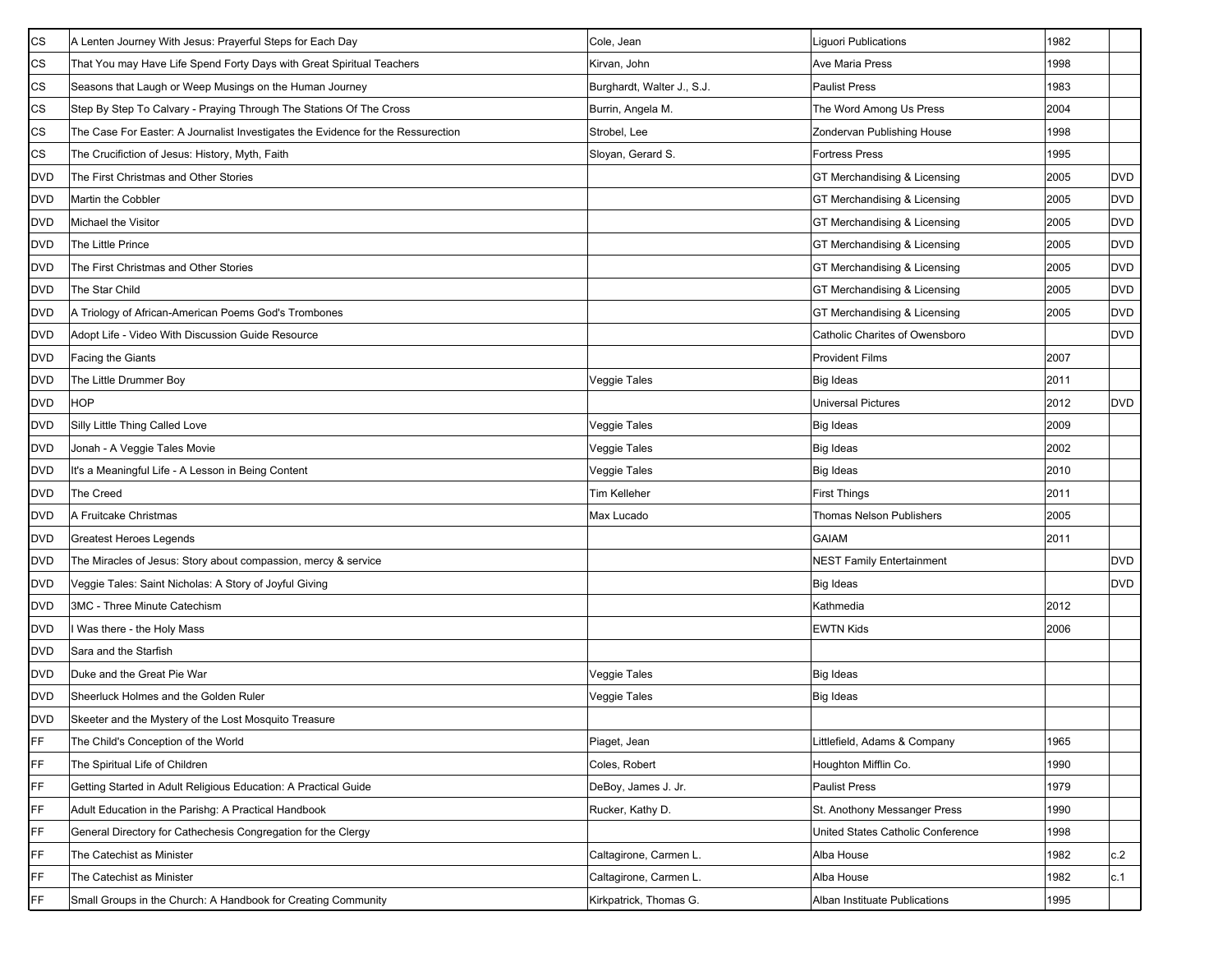| FF | Creating Community - Transforming Lives through Mutual Support                                     | D'Antonio, William V. and Howard, Barbra | <b>Buena Vista</b>                            | 2003 |     |
|----|----------------------------------------------------------------------------------------------------|------------------------------------------|-----------------------------------------------|------|-----|
| FF | Creating Small Faith Communities - A Plan for Restructing the Parish and Renewing Catholic Life    | Baranowski, Arthur R.                    | St. Anothony Messanger Press                  | 1988 |     |
| FF | Getting A Grip on Your Group: A Guide for Discerning Priorities in Your Small Christian Community  | Darling, Barbra A.                       | <b>Good Ground Press</b>                      | 2002 |     |
| FF | Faith Formation - A Parish Planning Workbook                                                       | Dunlap, Judith                           | St. Anothony Messanger Press                  | 1998 |     |
| FF | The Sower's Seeds One Hundred Inspiring Stories for Preaching, Teaching, and Public Speaking       | Cavanaugh, Brian T.O.R.                  | <b>Paulist Press</b>                          | 1990 |     |
| FF | More Sower's Seeds Second Planting                                                                 | Cavanaugh, Brian T.O.R.                  | <b>Paulist Press</b>                          | 1992 |     |
| FF | Fresh Packet of Sower's Seeds Third Planting                                                       | Cavanaugh, Brian T.O.R.                  | <b>Paulist Press</b>                          | 1994 |     |
| FF | Sharing The Faith With Your Child From Age Seven to Fourteen                                       | Pedersen, Mary Jo and Burney, Joan       | Liguori Publications                          | 1991 |     |
| FF | Lectionary-Based Catechesis For Children A Catechist's Guide                                       | Villers, Sylvia de                       | <b>Paulist Press</b>                          | 1994 |     |
| FF | Getting aa Grip on Your Group: A Guide doe Discerning Priorities in Your Small Christian Community | Darling, Barbra A.                       | <b>Good Ground Press</b>                      | 2002 |     |
| FF | Bumping into God in the Kitchen                                                                    | Grassi, Dominic Fr.                      | Loyola Press                                  | 2007 |     |
| FF | The Effective DRE: Recruiting and Training Volunteer Catechists                                    |                                          | Loyola Press                                  | 1998 |     |
| FF | Family Night Summer Vacation                                                                       |                                          |                                               |      |     |
| FF | Parenting with Grace                                                                               |                                          |                                               |      |     |
| FF | Single Moments                                                                                     |                                          |                                               |      |     |
|    | FICTIOI Joshua In the Holy Land                                                                    | Girzone, Joseph F.                       | Scribner                                      | 1992 |     |
|    | <b>FICTIOI Fatherless</b>                                                                          | Gail, Brian J.                           | Human Life International                      | 2009 |     |
| H  | The Presbyterate of the Diocese of Owensboro: History and Witness                                  |                                          |                                               | 2006 |     |
| н  | This Far By Faith: The Story of Catholicity in Western Kentucky                                    | Hayden, Judy (Editor)                    |                                               | 1987 |     |
| н  | Vatican City                                                                                       | Roncalli, Francesco                      | Gestione Vendita Pubblicazioni Musei Vatocani | 1981 |     |
|    | The Dead Sea Scrolls Today                                                                         | VanderKam, James C.                      | William B. Eerdmans Publishing Co.            | 1994 |     |
|    | The an Ancient People The Autobiography of Rabbi Leopold Cohn                                      |                                          | <b>Chosen Peoples Ministries</b>              | 1996 |     |
|    | Our Catholic Roots 1865-Present                                                                    | Clark, Dennis R. Rev                     | Sadlier                                       | 1988 | c.2 |
|    | Our Catholic Roots 1492-1865                                                                       | Clark, Dennis R. Rev                     | Sadlier                                       | 1988 | c.2 |
|    | Our Catholic Roots 1865-Present                                                                    | Clark, Dennis R. Rev                     | Sadlier                                       | 1988 | c.1 |
|    | Our Catholic Roota 1492-1865                                                                       | Clark, Dennis R. Rev                     | Sadlier                                       | 1988 | c.1 |
| Η  | Born to Lead                                                                                       |                                          |                                               |      |     |
| М  | Mary: Coredemptrix, Mediatrix, Advocate,                                                           | Miravalle, Mark I.                       | Queenship Publishing                          | 1995 |     |
| М  | Dangerous Memories A Mosaic of Mary in Scripture                                                   | Johnson, Elizabeth A.                    | Continuum                                     | 2004 |     |
|    | What you should know about Mary                                                                    | Altemose, Charlene MSC                   | Liguori                                       | 1998 |     |
| M  | 100 Names of Mary (Stories & Prayers)                                                              | Chiffolo, Anthony F.                     | St. Anothony Messanger Press                  | 2002 |     |
| M  | Mary: Shadow of Grace                                                                              | McKenna, Megan                           | Orbis Books                                   | 1995 |     |
| м  | Mary According to Women                                                                            | Jegen, Ed. Carol Frances BVM             | Sheed & Ward                                  | 1985 |     |
| М  | What You Should Know About Mary                                                                    | Altemose, Charlene MSC                   | Liguori Publications                          | 1998 |     |
| М  | In the End My Immaculate Heart Will Triumph                                                        |                                          | Queenship                                     | 1993 |     |
| М  | A Marian Devotional                                                                                | Garesche, Edward F. Fr.                  | Sophia Institue Press                         | 2002 |     |
| M  | Mary: Human and Holy                                                                               | Bello, Antonio                           | Pauline Books & Media                         | 2000 |     |
| М  | John Paul 11's Book Of Mary                                                                        | Bunson, Margaret R.                      | Our Sunday Visitor Publishing Division        | 1996 |     |
| М  | <b>Marian Thoughts</b>                                                                             | Pope Benedict XVI                        | Catholic Book Publishing                      | 2007 |     |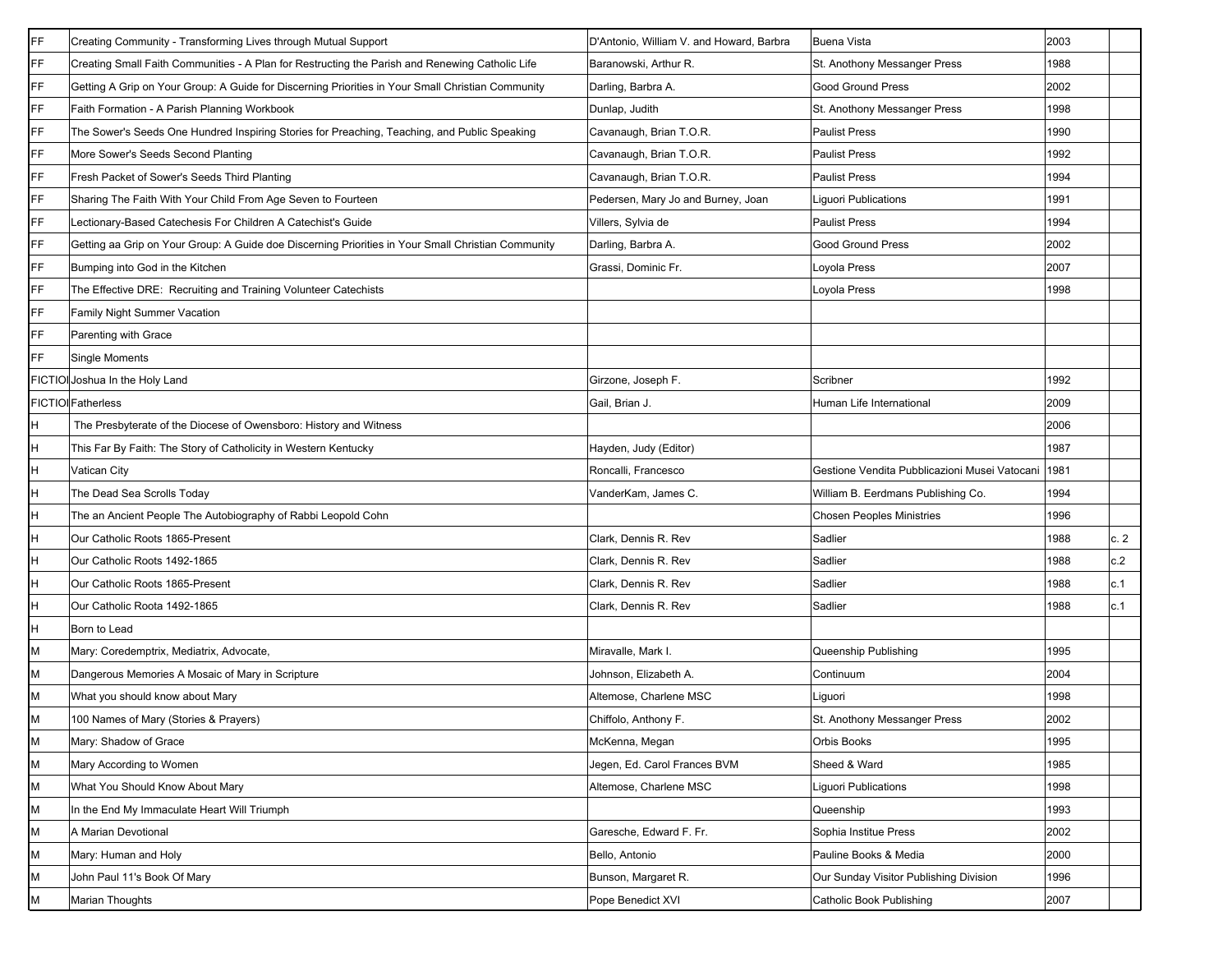| M/SJ      | No More Christian Nice Girl                                                                                          | Paul Coughlin & Jennifer Degler                                       |                                 | 2010 |      |
|-----------|----------------------------------------------------------------------------------------------------------------------|-----------------------------------------------------------------------|---------------------------------|------|------|
| M/SJ      | Let's Roll! Ordinary People Extraordinary Courage                                                                    | Lisa Beamer                                                           | Tyndale House Publishers        | 2002 |      |
| M/SJ      | Dressing with Dignity                                                                                                | Colleen Hammond                                                       | <b>Tan Books and Publishers</b> | 2005 |      |
| M/SJ      | <b>Kissed Dating Goodbye</b>                                                                                         | Joshua Harris                                                         | <b>Multnomah Books</b>          | 1997 |      |
| M/SJ      | A Path to Hope - For parents of Aborted Children<br>and Those Who Minister to Them                                   | John J. Dillon                                                        | <b>Resurrection Press</b>       | 1990 |      |
| M/SJ      | How to Find Your Soulmate without Losing Your Soul                                                                   | Jason & Crystalina Evert                                              | <b>Totus Tuus Press</b>         | 2011 |      |
| M/SJ      | Real Love: Your Questions On Dating, Marriage And The Real Meaning of Sex                                            | Bonacci, Mary Beth                                                    | Ignatius Press                  | 1996 |      |
| M/SJ      | Rachel Weeping And Other Essays on Abortion                                                                          | Burtchaell, James Tunstead C.S.C.                                     | Andrews and McMeel, Inc.        | 1978 |      |
| M/SJ      | Rites of Justice                                                                                                     | McKenna, Megan                                                        | Orbis Books                     | 1997 |      |
| M/SJ      | Their Faith Has Touched Us - The Legacies of Three Young Oklahoma Bombing Victims                                    | Scaperlanda, Maria Ruiz                                               | Sheed & Ward                    | 1997 |      |
| M/SJ      | Economic Justice In 21st Century Kentucky: Holding Ourselves Accountable                                             | Catholic Conference of Kentcuky                                       |                                 |      |      |
| M/SJ      | Faithful Citizenship: Civic Responsibility for a New Millennium                                                      | USCCB                                                                 |                                 | 1999 |      |
| M/SJ      | Faithful Citizenship: A Catholic Call to Political Responsibility                                                    | USCCB                                                                 |                                 | 2003 |      |
| M/SJ      | In the Footsteps of Jesus Catholic Social Teaching at Work Today                                                     | USCCB                                                                 |                                 | 2004 |      |
| M/SJ      | The Secret of Staying in Love                                                                                        | Powell, John                                                          | Argus Communications            | 1974 |      |
| M/SJ      | Why Am I Afraid to Tell You Who I Am?                                                                                | Powell, John                                                          | <b>Argus Communications</b>     | 1969 |      |
| M/SJ      | A Refugee's Struggle For Safety In America Asylum Denied                                                             | Kenney, David Ngaruri & Schrag, Philip G.                             | University of California Press  | 2008 |      |
| M/SJ      | Forming Consciences for Faithful Citizenship: A Call to Political Responsibility from the Catholic Bishops of tUSCCB |                                                                       |                                 | 2007 |      |
| M/SJ      | More Than the Mall                                                                                                   |                                                                       |                                 |      |      |
|           | MISSIN Pilgrimage in the Footsteps Of Jesus                                                                          | Binz, Stephen J.                                                      | Twenty- Third Publications      | 2004 |      |
|           | MISSIN A Walk Through The New Mass Tradition                                                                         | Sri, Edward Dr.                                                       | Lighthouse Catholic Media       | 2011 | c.1  |
|           | MISSIN Confessions Of A Mega-Church Pastor: How I Discovered the Hidden Treasures of the Catholic Church             | Hunt, Allen                                                           | Lighthouse Catholic Media       | 2010 | c.1  |
|           | MISSIN Who Do You Say That I Am? The Four Great Expectations of the Messiah                                          | Barron, Fr. Robert                                                    | Lighthouse Catholic Media       | 2012 | c.2  |
|           | MISSIN Love & Limits with Kids                                                                                       | Jennifer Degler                                                       |                                 | 2012 |      |
|           | MISSIN ShamelessSeeling Yourself as God Sees You                                                                     | <b>Jeff Cavins</b>                                                    | Lighthouse Catholic Media       | 2013 | c. 2 |
|           | MISSIN 150 Opening and Closing Prayers                                                                               | Koch, Carl                                                            | Saint Mary's Press              | 1990 |      |
|           | MISSIN My Favorite Quotations                                                                                        | Peale, Norman Vincent                                                 | Harper & Row, Publishers        | 1990 |      |
|           | MISSIN Tell Me The Bible                                                                                             | Chabert, Joelle Mourvillier, Francois & Galli, L The Liturgical Press |                                 | 1991 |      |
| N         | The Only Necessary Thing (Living a Prayful Life)                                                                     | Nouwen, Henri J.M.                                                    | The Crossroad Publishing Co.    | 1999 |      |
| N         | Dare to Journey with Henri Nouwen                                                                                    | Ringma, Charles                                                       |                                 | 2002 |      |
| IΝ        | Mornings with Henri J.M. Nouwen - Readings and Reflections                                                           | Nouwen, Henri J.M.                                                    | <b>Servant Publications</b>     | 1997 |      |
| N         | The Way Of The Heart - Desert Spirituality and Comtemporary Ministry                                                 | Nouwen, Henri J.M.                                                    | Seabury Press                   | 1981 |      |
| N         | Life of the Beloved                                                                                                  | Nouwen, Henri J.M.                                                    | Crossroad Publishing Co.        | 1993 |      |
| N         | Personal Reflections on Henri Nouwen Then                                                                            | Vinck, Christopher de                                                 | Zondervan Publishing House      | 1999 |      |
| N         | The Return of The Prodigal Son                                                                                       | Nouwen, Henri J.M.                                                    | Doubleday & Co.                 | 1992 |      |
| N         | Reaching Out                                                                                                         | Nouwen, Henri                                                         |                                 |      |      |
| <b>NB</b> | New Beginnings: A New Way of Living as a Catholic Leader's Guide                                                     | Wilkes, Paul                                                          | St. Anothony Messanger Press    | 2003 |      |
| <b>NB</b> | New Beginnings: A New Way of Living as a Catholic Leader's Guide                                                     | Wilkes, Paul                                                          | St. Anothony Messanger Press    | 2003 |      |
| ΝB        | New Beginnings: A New Way of Living as a Catholic Participant's Guide                                                | Wilkes, Paul                                                          | St. Anothony Messanger Press    | 2003 |      |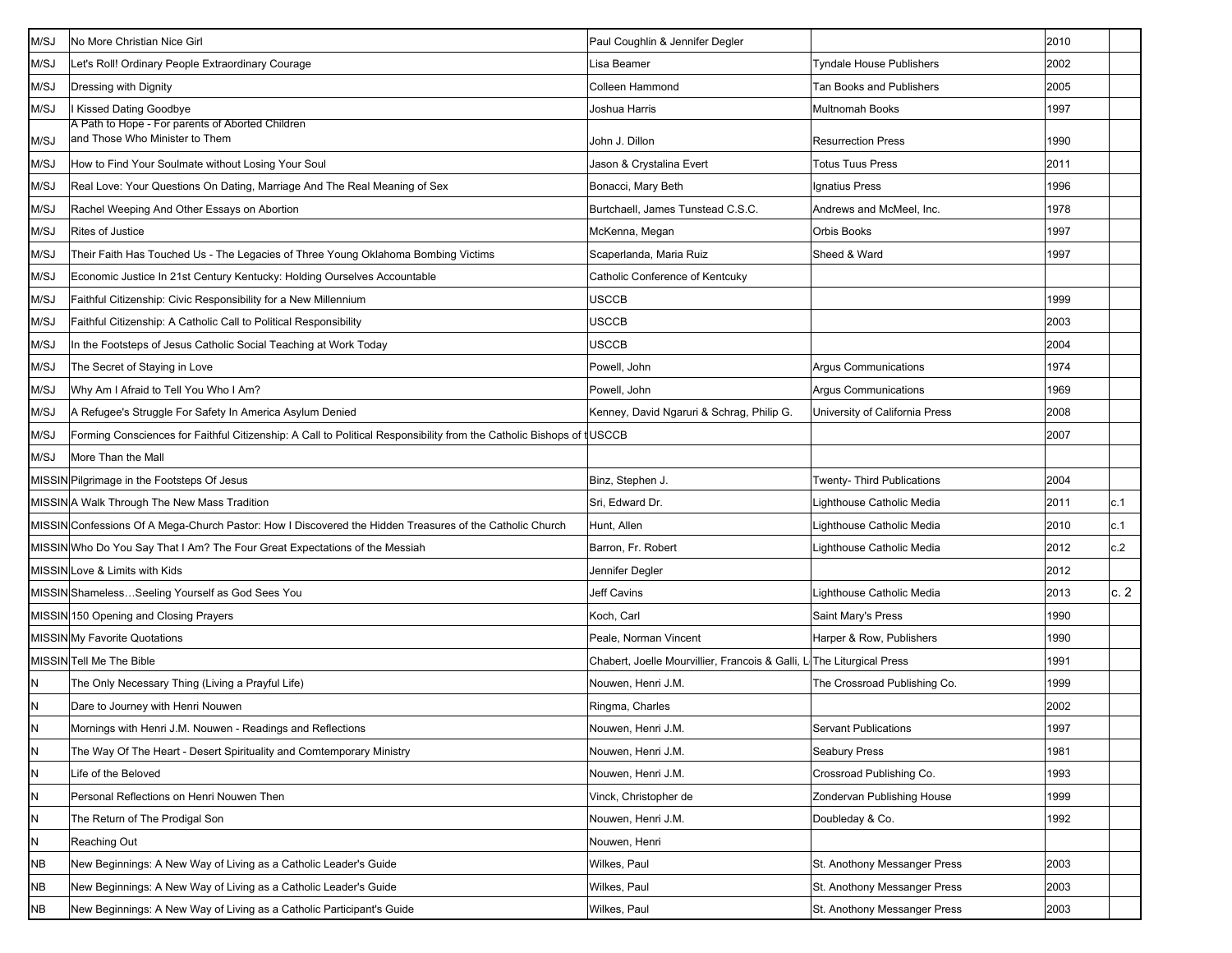| <b>NB</b> | New Beginnings: A New Way of Living as a Catholic Participant's Guide                                 | Wilkes, Paul                                 | St. Anothony Messanger Press           | 2003 |
|-----------|-------------------------------------------------------------------------------------------------------|----------------------------------------------|----------------------------------------|------|
| E         | Seperated Brethren: A Review of Protestant, Eastern Orthodox, & Other Religions in the United States  | Whalen, William J.                           | Our Sunday Visitor Publishing Division | 2002 |
| E         | The Eastern Christian Churches: A Brief Survey                                                        | Roberson, Robert CSP                         | Edizioni << Orientalla Christiana>>    | 1999 |
| E         | The Eastern Christian Churches: A Brief Survey                                                        | Roberson, Robert CSP                         | Edizioni << Orientalla Christiana>>    | 1998 |
| PS        | The Art Of Theological Reflection                                                                     | Killen, Patricia O'Connell and Beer, John De | Crossroad Publishing Co.               | 1994 |
| PS        | Between Heaven & Mirth                                                                                | James Martin, SJ                             | Harper One                             | 2011 |
| PS        | Angels of God                                                                                         | Binz, Stephen J.                             | Twenty- Third Publications             | 2005 |
| PS        | Enjoy the Lord - A Path to Contemplation                                                              | Catior, John T. JCD                          | Alba House                             | 1988 |
| PS        | First Steps in Prayer                                                                                 | Lustiger, Cardinal Jean-Marie                | Doubleday & Co.                        | 1987 |
| <b>PS</b> | Paths to Prayer                                                                                       | Morneau, Robert F.                           | St. Anothony Messanger Press           | 1998 |
| PS        | A Rosary for Peace                                                                                    | USCCB                                        | United States Catholic Conference      | 2003 |
| PS        | Praying with Teresa of Avila Companions for the Journey                                               | Broughton, Rosemary                          | The Word Among Us Press                | 1990 |
| PS        | Six Ways to Pray from Six Great Saints                                                                | Hutchinson, Gloria                           | St. Anothony Messanger Press           | 1982 |
| PS        | In Jesus We Trust                                                                                     | Maloney, George A., S.J.                     | <b>Ave Maria Press</b>                 | 1990 |
| PS        | Thirsty for God: A Brief History of Christian Spirituality                                            | Holt, Bradley P.                             | <b>Augsberg Fortress</b>               | 1993 |
| PS        | Prayer Personal & Liturgical Messages of the Fathers of the church                                    | Cunningham, Agnes, S.S.C.M.                  | <b>Michael Glazer</b>                  | 1985 |
| PS        | Praying with Francis de Sales Companions for the Journey                                              | Dailey, Thomas F.                            | The Word Among Us Press                | 1997 |
| PS        | Deep Conversation/Deep Prayer                                                                         | Dubay, Thomas, S.M.                          | Ignatius Press                         | 2006 |
| PS        | Saint Meinrad Prayer Book                                                                             |                                              | <b>Abbey Press</b>                     | 1995 |
| PS        | Saint Meinrad Prayer Book                                                                             |                                              | <b>Abbey Press</b>                     | 1995 |
| PS        | Open Mind Open Heart The Contemplative Dimension of the Gospel                                        | Keating, Thomas                              | Continuum International Publishing     | 1991 |
| PS        | Happy Are the Poor: The Simple Life and Spiritual Freedom                                             | Dubay, Thomas, S.M.                          | Ignatius Press                         | 2003 |
| PS        | The Book of Common Prayer                                                                             |                                              | The Church Hymnal Corporation          | 1979 |
| PS        | Surrender to Love: Discovering the Heart of Christian Spirituality                                    | Benner, David G.                             | InterVarsity Press                     | 2003 |
| PS        | Praying our Experience                                                                                | Schmidt, Joseph F.                           | Saint Mary's Press                     | 1989 |
| PS        | The Meaning of Hope                                                                                   | Culbertson, Diana OP                         | The Center for Learning                | 2000 |
| PS        | The Meaning of Hope                                                                                   | Culbertson, Diana OP                         | The Center for Learning                | 2000 |
| PS        | Scripture and the Truth of Our Identity                                                               | Koenig, Lynn                                 | The Center for Learning                | 2000 |
| PS        | Scripture and the Truth of Our Identity                                                               | Koenig, Lynn                                 | The Center for Learning                | 2000 |
| PS        | The Scandal of the Parables                                                                           | Culbertson, Diana OP                         | The Center for Learning                | 2003 |
| PS        | The Scandal of the Parables                                                                           | Culbertson, Diana OP                         | The Center for Learning                | 2003 |
| PS        | Prayer Time: A Collection of Catholic Prayers                                                         |                                              | Knights of Columbus Supreme Court      | 2007 |
| PS        | Let Us Pray to the Lord: Prayers of the Faithful for all Sundays, Solemnities, Major Feasts and Other | Elliot, Peter J. Rev. Ed.                    | Costello Publishing                    | 1984 |
| PS        | The Greatest Marian Prayers: Their History, Meaning, and Usage                                        | Buono, Anthony M.                            | Alba House                             | 1999 |
| PS        | The Bible As Prayer: A Handbook for Lectio Divina                                                     | Hough, Stephen                               | <b>Paulist Press</b>                   | 2007 |
| PS        | Meditation from the Ortory - Praying with the Creed                                                   | Groeschel, Benedict J. Fr. C.F.R.            | Our Sunday Visitor Publishing Division | 2007 |
| PS        | Lessons For Living                                                                                    | John Paul II                                 | Loyola Press                           | 2004 |
| PS        | Day By Day: The Notre Dame Prayerbook For Students                                                    |                                              | Ave Maria Press                        | 1970 |
| PS        | Prayers for Later Years                                                                               |                                              | <b>Litugry Training Production</b>     | 1996 |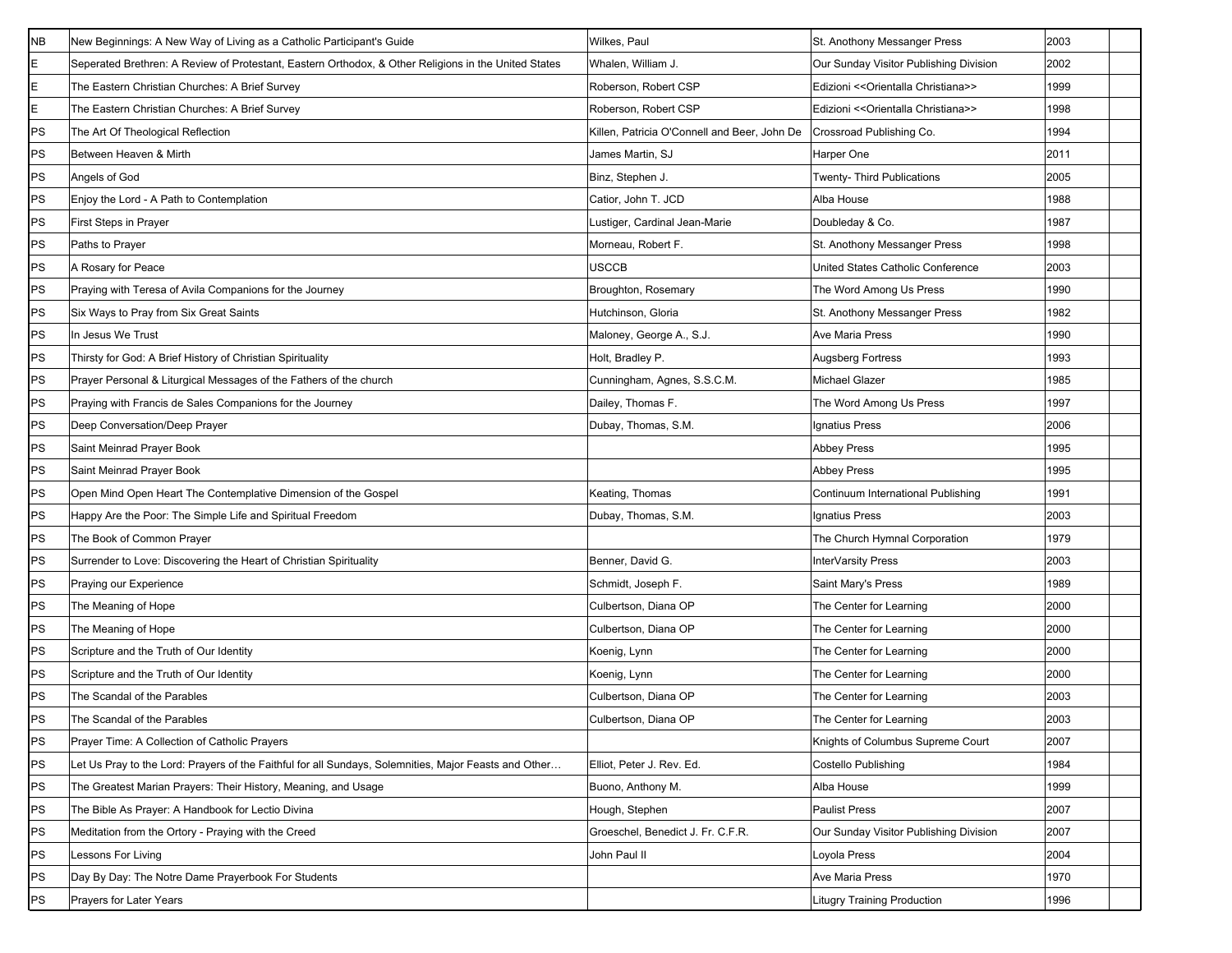| PS | Light and Images: Elements of Contemplation                                                            | Speyr, Adrienne Von                                             | Ignatius Press                         | 2004 |  |
|----|--------------------------------------------------------------------------------------------------------|-----------------------------------------------------------------|----------------------------------------|------|--|
| PS | Live Jesus! Wisdom from Saints Francis de Sales and Jane de Chantal                                    | Perrotta, Louise                                                | The Word Among Us Press                | 2000 |  |
| PS | Mother Angelica's Little Book Of Life Lessons and Everyday Spirituality                                | Arroyo, Raymond                                                 | Doubleday & Co.                        | 2007 |  |
| PS | The Little Book of the Holy Spirit                                                                     | Jarret, Bede O.P.                                               | Sophia Institue Press                  | 2005 |  |
| PS | The Spirituality of Fasting                                                                            | Murphy, Charles M.                                              | Ave Maria Press                        | 2010 |  |
| PS | Take Five: On-The-Job Meditations With St. Ignatius                                                    | Aquilina, Mike & Stubna, Kris D. Rev.                           | Our Sunday Visitor Publishing Division | 2008 |  |
| PS | The Word Is My Cloister: Living From The Hermit Within                                                 | Talbot, John Michael                                            | Orbis Books                            | 2010 |  |
| PS | Quiet Moments with Padre Pio - 120 Daily Readings                                                      | Treece, Patricia                                                | <b>Servant Publications</b>            | 1999 |  |
| PS | An Armchair Retreat                                                                                    | Knight, Fr. David M.                                            | Our Sunday Visitor Publishing Division | 1987 |  |
| PS | Prayers For The Domestic Church - A Handbook For Worship in The Home                                   | Hays, Edward                                                    | Forest of Peace Books                  | 1979 |  |
| PS | For Those Who Work: Stations of the Cross Ordinary Mysteries of the Rosary                             | Konieczny, Stanley J. & Pierce, Gregory F. Au ACTA Publications |                                        | 1991 |  |
| PS | Dictionary of Catholic Devotions                                                                       | Walsh, Michael                                                  | HarperSanFrancisco                     | 1993 |  |
| PS | Way of the Cross Toward Justice and Peace Faith and Human Development Series                           |                                                                 | United States Catholic Conference      | 1998 |  |
| PS | From Grim to Green Pastures - Meditations for the Sick and Their Caregivers                            | Morgan, Richard L.                                              | Upper Room Books                       | 1994 |  |
| PS | Lectio Divina And the Practice of Teresian Prayer                                                      | Morello, Sam Anthony OCD                                        | ICS Publications                       | 1995 |  |
| PS | Praying in Color - Drawing a New Path to God                                                           | MacBeth, Sybil                                                  | Paraclete Press                        | 2007 |  |
| PS | Enjoy the Lord - A Path to Contemplation                                                               | Catior, John T. JCD                                             | The Christophers                       | 1978 |  |
| PS | Catholic Book of Prayers - Popular Catholic Prayers Arranged For Everyday Use                          | Fitzgerald, Maurus Rev., O.F.M.                                 | Catholic Book Publishing               | 2001 |  |
| PS | Catholic Book of Prayers - Popular Catholic Prayers Arranged For Everyday Use                          | Fitzgerald, Maurus Rev., O.F.M.                                 | Catholic Book Publishing               | 2001 |  |
| PS | Praying The Rosary with St. Josemaria Escriva                                                          | St. Josemaria Escriva                                           |                                        |      |  |
| PS | Flowers of the Holy Land                                                                               | Vester, Bertha Spafford                                         | Hallmark Cards, Inc.                   | 1962 |  |
| PS | Pray The Bible                                                                                         | Zyromski, Page McKean                                           | St. Anothony Messanger Press           | 2000 |  |
| PS | Prayers from a Seasoned Heart - Talking to God About Life Beyond 50                                    | Decker, Joanne Ardolf                                           | <b>Ressurection Press</b>              | 2001 |  |
| PS | Mama Says: Inspiration, Wit & Wisdom From the Mothers in Our Lives                                     | Luchetti, Cathy                                                 | Loyola Press                           | 1999 |  |
| PS | God's Guiding Touch for Mothers                                                                        |                                                                 | Countryman                             | 2007 |  |
| PS | Where the Heart Is - Stories of Home and Family                                                        | Moorman, Chick                                                  | <b>Personal Power Press</b>            | 1996 |  |
| PS | Chicken Soup for the Mother's Soul: 101 Stories to Open the Hearts and Rekindle the Spirits of Mothers | Canfeild, Jack                                                  | Health Communications Inc.             | 1997 |  |
| PS | The Joys of Motherhoof                                                                                 | Dale, Barbra & Jim                                              | Andrews and McMeel, Inc.               | 1987 |  |
| PS | Women of God Living in Grace - Devotional Prayer Journal                                               | Fryar, Jane L.                                                  | CTA Inc.                               | 2007 |  |
| PS | Something More: Excavating Your Authentic Slef                                                         | Breathnach, Sarah Ban                                           | <b>Warner Books</b>                    | 1994 |  |
| PS | Simple Abundance: A Daybook of Comfort and Joy                                                         | Breathnach, Sarah Ban                                           | <b>Warner Books</b>                    | 1995 |  |
| PS | The Book of Virtues - A Tresury of Great Moral Stories                                                 | Bennett, William J.                                             | Simon & Schuster                       | 1993 |  |
| PS | A 2nd Helping of Chicken Soup for the Soul                                                             | Canfeild, Jack & Hansen, Mark Victor                            | Health Communications Inc.             | 1995 |  |
| PS | Chicken Soup for the Soul                                                                              | Canfield, Jack & Hansen, Mark Victor                            | Health Communications Inc.             | 1993 |  |
| PS | Scatter Seeds of Joy                                                                                   | <b>Editors of Guideposts</b>                                    | Guideposts                             | 1995 |  |
| PS | A 4th Course of Chicken Soup for the Soul                                                              | Canfield, Jack & Hansen, Mark Victor                            | Health Communications Inc.             | 1997 |  |
| PS | The Book of Virtues - A Tresury of Great Moral Stories                                                 | Bennett, William J.                                             | Simon & Schuster                       | 1993 |  |
| PS | Prayer and Temperament Different Prayer Forms For Different Personality Types                          | Michael, Chester P. & Norrisey, Marie C.                        | The Open Door Inc.                     | 1991 |  |
| PS | Catholic Household Blessings & Prayers                                                                 |                                                                 | <b>USCCB</b>                           | 1989 |  |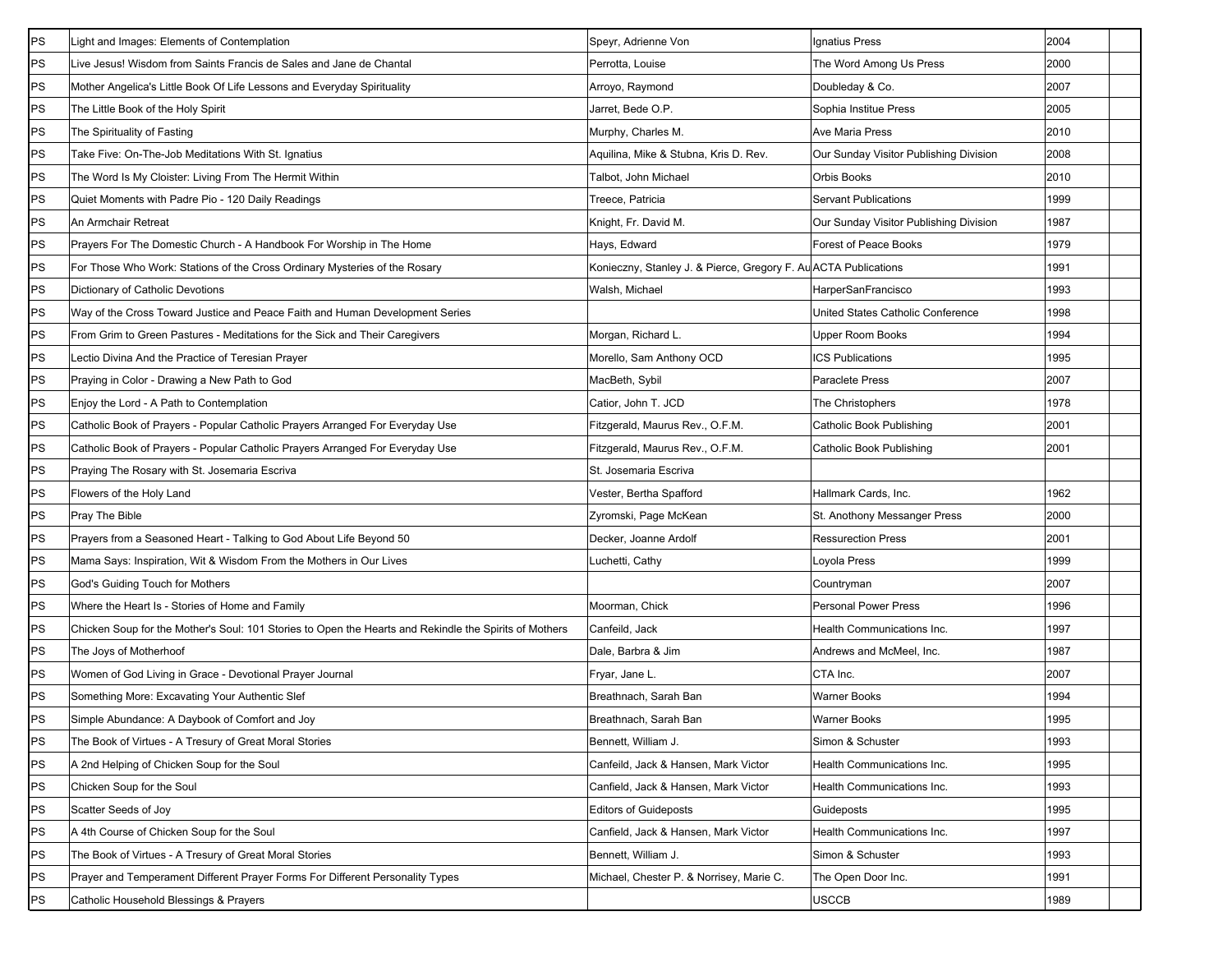| PS         | Children's Daily Prayer for Summer                                                                         | Jeep, Elizabeth McMahon                                                    | <b>Liturgy Training Publications</b>   | 2000 |      |
|------------|------------------------------------------------------------------------------------------------------------|----------------------------------------------------------------------------|----------------------------------------|------|------|
| PS         | Children's Daily Prayer 2008-2009                                                                          | Lewis, Suzanne M.                                                          | Liturgy Training Publications          | 2008 |      |
| PS         | Prayers for The Servents Of God                                                                            | Hays, Edward                                                               | Confraternity of Christian Doctrine    | 1970 |      |
| PS         | Simple Faith                                                                                               | Silf, Margaret                                                             | Loyola Press                           | 2012 | c. 1 |
| PS         | Simple Faith                                                                                               | Silf, Margaret                                                             | Loyola Press                           | 2012 | c.2  |
| PW         | Lessons for Living                                                                                         | <b>Blessed John Paul II</b>                                                | Loyola Press                           | 2004 |      |
| PW         | Living the Gospel of Life: A Challenge to American Catholics                                               | US Catholic Bishops                                                        | US Catholic Conference                 | 1998 |      |
| PW         | The Splendor of Truth (Veritatas Slendor)                                                                  | Pope John Paul II                                                          | St. Paul Books and Media               | 1993 |      |
| PW         | Pastoral Plan for Pro-Life Activities                                                                      | US Catholic Bishops                                                        | <b>USCCB Publishing</b>                | 2001 |      |
| PW         | Let the Earth Bless the Lord: God's Creation and Our Responsibilty - A Catholic Approach to the Enviroment |                                                                            | United States Catholic Conference      | 1996 |      |
| PW         | Towards a Pastoral Approach to Culture                                                                     | Pontificial Council for Culture                                            | United States Catholic Conference      | 1999 |      |
| PW         | Sons and Daughters of the Light: A Pastoral Plan for Ministry with Young Adults                            | USCCB                                                                      | United States Catholic Conference      | 1997 |      |
| PW         | Pope John Paul II The Biography                                                                            | Szulc, Tad                                                                 | Scribner                               | 1995 |      |
| PW         | The Pastoral Constitution on the Church in the Modern World-Study Edition                                  | Huebsch, Bill                                                              | Thomas More Publishing                 | 1997 |      |
| PW         | Crossing The Threshold of Hope                                                                             | John Paul II                                                               | Alfred A. Knopf                        | 1994 | C.1  |
| PW         | Crossing The Threshold of Hope                                                                             | John Paul II                                                               | Alfred A. Knopf                        | 1994 | C.2  |
| PW         | Crossing The Threshold of Hope                                                                             | John Paul II                                                               | Alfred A. Knopf                        | 1994 | C.3  |
| PW         | Crossing The Threshold of Hope                                                                             | John Paul II                                                               | Alfred A. Knopf                        | 1994 | C.4  |
| PW         | The Final Journey of Joseph Cardinal Bernadin                                                              | White, John H.                                                             | Loyola Press                           | 1997 |      |
| PW         | The Spiritual Vision of Pope Benedict XVI - Let God's Light Shine Forth                                    | Moynihan, Robert                                                           | Doubleday & Co.                        | 2005 |      |
| PW         | Peace Of Soul - A Magnificent Message Of Hope And Inspiration For All Men                                  | Sheen, Fulton J.                                                           | Doubleday & Co.                        | 1955 |      |
| PW         | Go and Make Disciples - A National Plan and Strategy For Catholic Evangelization in the United States      | USCCB                                                                      | United States Catholic Conference      | 2000 |      |
| PW         | Commentary and Planning Guide for Go and Make Disciples                                                    | DeSiano, Frank CSP & Boyack, Kenneth CSP United States Catholic Conference |                                        | 1993 |      |
| PW         | The Gospel of Life Evangelium Vitae                                                                        | John Paul II                                                               | Pauline Books & Media                  | 1995 |      |
| PW         | Peace on Earth (Pacem in Terris)                                                                           | John XXIII                                                                 | <b>USCCB Publishing</b>                | 2003 |      |
| PW         | On the Hundredth Anniversary of Rerum Novsrum (Centesimus Annus)                                           | John Paul II                                                               | United States Catholic Conference      | 1991 |      |
| PW         | On the Eucharist (Ecclesia de Eucharistia)                                                                 | John Paul II                                                               | <b>USCCB Publishing</b>                | 2003 |      |
| PW         | Letter to the Elderly                                                                                      | John Paul II                                                               | United States Catholic Conference      | 1999 |      |
| PW         | The Singing Pope: The Story of John Paul II                                                                | Wolfe, Rinna                                                               | The Seabury Press                      | 1980 |      |
| PW         | Our Hearts Were Burning Within Us                                                                          | U.S. Catholic Bishops                                                      | United States Catholic Conference      | 1999 |      |
| PW         | Renewing the Vision                                                                                        | <b>NCCB</b>                                                                | <b>NCCB</b>                            | 1997 |      |
| PW         | Renewing the Vision                                                                                        | <b>NCCB</b>                                                                | <b>NCCB</b>                            | 1997 |      |
| PW         | No Future Without Forgiveness                                                                              | <b>Desmond Tutu</b>                                                        | Doubleday & Co.                        | 1999 |      |
| PW         | In the Beginning - A Catholic Understanding of the Story of Creation and the Fall                          | Pope Benedict XVI                                                          | Wm B Eerdmans                          | 1986 |      |
| REF        | The New Dictionary of Theology                                                                             | Komonchak, Joseph A. Collins, Mary & Lane, Michael Glazer                  |                                        | 1987 |      |
| REF        | Catholic Dictionary                                                                                        | Stravinskas, Peter M. J. Rev. Ph.D., S.T.L.                                | Our Sunday Visitor Publishing Division | 1993 |      |
| REF        | What The Bible is All About: Reproducible Maps, Charts, Timelines, and Illustrations                       |                                                                            | <b>Regal Press</b>                     | 1989 |      |
| <b>REF</b> | Compendium: Catechism of the Catholic Church                                                               | <b>USCCB</b>                                                               | <b>USCCB Publishing</b>                | 2006 |      |
| REF        | <b>Exploring the Catechism</b>                                                                             | Regan, Jane E.                                                             | The Liturgical Press                   | 1995 |      |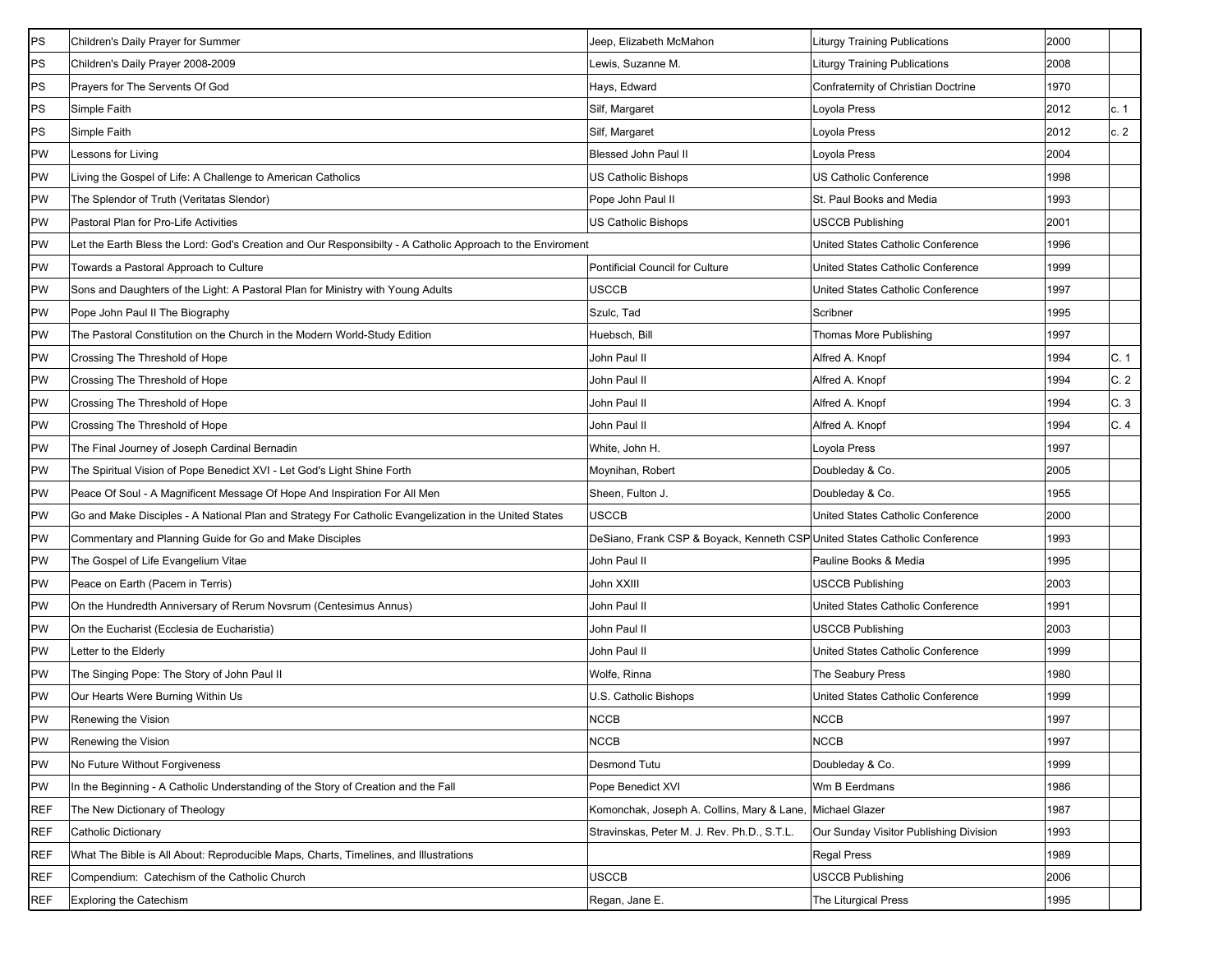| <b>REF</b> | How to Read the Catechism Of The Catholic Church Following the Liturgical Year                | Dalmau, Bernabe                                                                  | Liguori Publications                                   | 1994      |     |
|------------|-----------------------------------------------------------------------------------------------|----------------------------------------------------------------------------------|--------------------------------------------------------|-----------|-----|
| <b>SAC</b> | Doors to the Sacred (A Histroical Into to the Sacraments in the Catholic Church)              | Joseph Martos                                                                    | Triumph Books                                          | 1981      |     |
| SAC        | Fanning the Flame: What does Baptism in the Holy Spirit have to do with Christian Initiation? | Mcdonnell, Ed. Kilian & Mantaque, George T                                       | <b>The Liturgical Press</b>                            | 1991      | c.2 |
| <b>SAC</b> | Fanning the Flame: What does Baptism in the Holy Spirit have to do with Christian Initiation? | Mcdonnell, Ed. Kilian & Mantague, George T.                                      | The Liturgical Press                                   | 1991      | c.1 |
| <b>SAC</b> | Seasons and Feasts of the Church Year: Introduction                                           | Whalen, Michael D.                                                               | <b>Paulist Press</b>                                   | 1993      | c.2 |
| <b>SAC</b> | From Age to Age                                                                               | Foley, Edward                                                                    | Liturgy Training                                       | 1991      |     |
| <b>SAC</b> | Sacraments Rites of Passage                                                                   | O'Malley, William J. S.J.                                                        | Thomas More Publishing                                 | 1995      |     |
| <b>SAC</b> | The Voice of the Church A Forum on Liturgical Translation                                     |                                                                                  | United States Catholic Conference                      | 2001      |     |
| <b>SAC</b> | General Instrucation of the Roman Missal                                                      |                                                                                  | <b>USCCB Publishing</b>                                | 2003      |     |
| SAC        | Liturgiam Authenticam - Fifth Instruction on Vernacluar Translation of the Roman Liturgy      |                                                                                  | United States Conference of Catholic Bishops           | 2001      |     |
| <b>SAC</b> | 'Male and Female He Created Them Both" on Marriage and the Family                             | Jorge Cardinal & Madina Estevez                                                  | Ignatius Press1997                                     |           |     |
| <b>SAC</b> | Instruction on the Eucharist Redemptionis Sacramentum                                         | USCCB                                                                            | United States Catholic Conference                      | 2004      |     |
| <b>SAC</b> | The Lamb's Supper: The Mass as Heaven on Earth                                                | Hahn, Scott                                                                      | Doubleday & Co.                                        | 1999      |     |
| <b>SAC</b> | What You Should Know About The Scaraments                                                     | Altemose, Charlene MSC                                                           | Liguori                                                | 1994      |     |
| <b>SAC</b> | Order for the Solemn Exposition of the Holy Eucharist: People's Edition                       |                                                                                  | Liturgical Press                                       | 1993      |     |
| <b>SAC</b> | Teaching as Eucharist                                                                         | Smith, Joanmarie                                                                 | <b>Resurrection Press</b>                              | 1999      |     |
| <b>SAC</b> | Liturgy Made Simple                                                                           | Searle, Mark                                                                     | <b>The Liturgical Press</b>                            | 1981      |     |
| <b>SAC</b> | A Year of Celebration: Experiencing God Through the Feast Days of The Church                  | Mitchell, Patricia                                                               | The Word Among Us Press                                | 2001      |     |
| <b>SAC</b> | The How-To Book of Sacramentals: Everything You Need to Know But No One Ever Taught You       | Ball, Ann                                                                        | Our Sunday Visitor Publishing Division                 | 2005      |     |
| <b>SAC</b> | Saying Amen: A Mystagogy of Sacrament                                                         | Hughes, Kathleen                                                                 | <b>Liturgy Training Publications</b>                   | 1999      |     |
| <b>SAC</b> | The Sacraments Encountering The Risen Lord                                                    | Feider, Rev. Paul A.                                                             | Ave Maria Press                                        | 1986      |     |
| SAC        | Our Greatest Treasure: The Blessed Eucharist                                                  | Muller, Michael CSSR                                                             | Tan                                                    | 1868/1973 |     |
| SAC        | Saying Amen - A Mystagogy of Sacraments                                                       |                                                                                  |                                                        |           |     |
| <b>SAC</b> | Sacramental Guidelines: A Companion to the New Catechism for Religious Educators              | Osborne, Kenan B. OFM                                                            | <b>Paulist Press</b>                                   | 1995      |     |
| <b>ST</b>  | A Book Of Saints - True Stories of how they touch our lives                                   | Gordon, Anne                                                                     | <b>Bantam Books</b>                                    | 1994      |     |
| <b>ST</b>  | St. Augustine The First Catechetical Instruction                                              | Christopher, Joseph P. Rev                                                       | <b>Paulist Press</b>                                   |           |     |
| ST         | Praying with St. Francis deSales Companions for the Journey                                   | Dailey, Thomas F.                                                                | Saint Mary's Press - Christian Brothers Publicati 1997 |           |     |
| <b>ST</b>  | The Kolbe Reader The Writings of St. Maximiliam M. Kolbe                                      | Romb, Anslem W. Fr.                                                              | <b>Franciscan Maytown Press</b>                        | 1987      |     |
| <b>ST</b>  | Book of Saints-Part 1                                                                         | Lovasik, Lawrence G. Rev., S.V.D                                                 | Catholic Book Publishing                               | 1981      |     |
| <b>ST</b>  | Relics                                                                                        | Cruz, Joan Carroll                                                               | Our Sunday Visitor Publishing Division                 | 1984      |     |
| <b>ST</b>  | Companion to the Calendar                                                                     | Hynes, Mary Ellen                                                                | <b>Liturgy Training Publications</b>                   | 1993      |     |
| <b>ST</b>  | John Paul 11's Book Of Saints                                                                 | Bunson, Margaret & Bunson, Matthew & Buns Our Sunday Visitor Publishing Division |                                                        | 1999      |     |
| <b>ST</b>  | The Road of Hope: A Gospel from Prison                                                        | Van Thuan, Francis Xavier Nguyen                                                 | Pauline Books & Media                                  | 2001      |     |
| <b>ST</b>  | The Interiot Castle or The Mansions                                                           | St. Teresa of Avila                                                              | <b>Tan Books and Publishers</b>                        | 1997      |     |
| <b>ST</b>  | Seeking God The Way of St. Benedict                                                           | Walal, Esther de                                                                 | The Liturgical Press                                   | 1984      |     |
| <b>ST</b>  | Mystical Flora of St. Francis de Sales                                                        | Mulhollannd, Clara                                                               | Gracewing                                              | 2003      |     |
| <b>ST</b>  | Saint Francis of Assis Gentle Revolutionary                                                   | Alves, Mary Emmanuel FSP                                                         | Pauline Books & Media                                  | 1999      |     |
| <b>ST</b>  | Saint Vincent de Paul Servant of charity: Along the paths of the Gospel                       |                                                                                  | Pauline Books & Media                                  | 1999      |     |
| <b>ST</b>  | The Little Way of Saint Therese of Lisieux: Into the Arms of Love                             | Nelson, John                                                                     | Liguori Publications                                   | 1997      |     |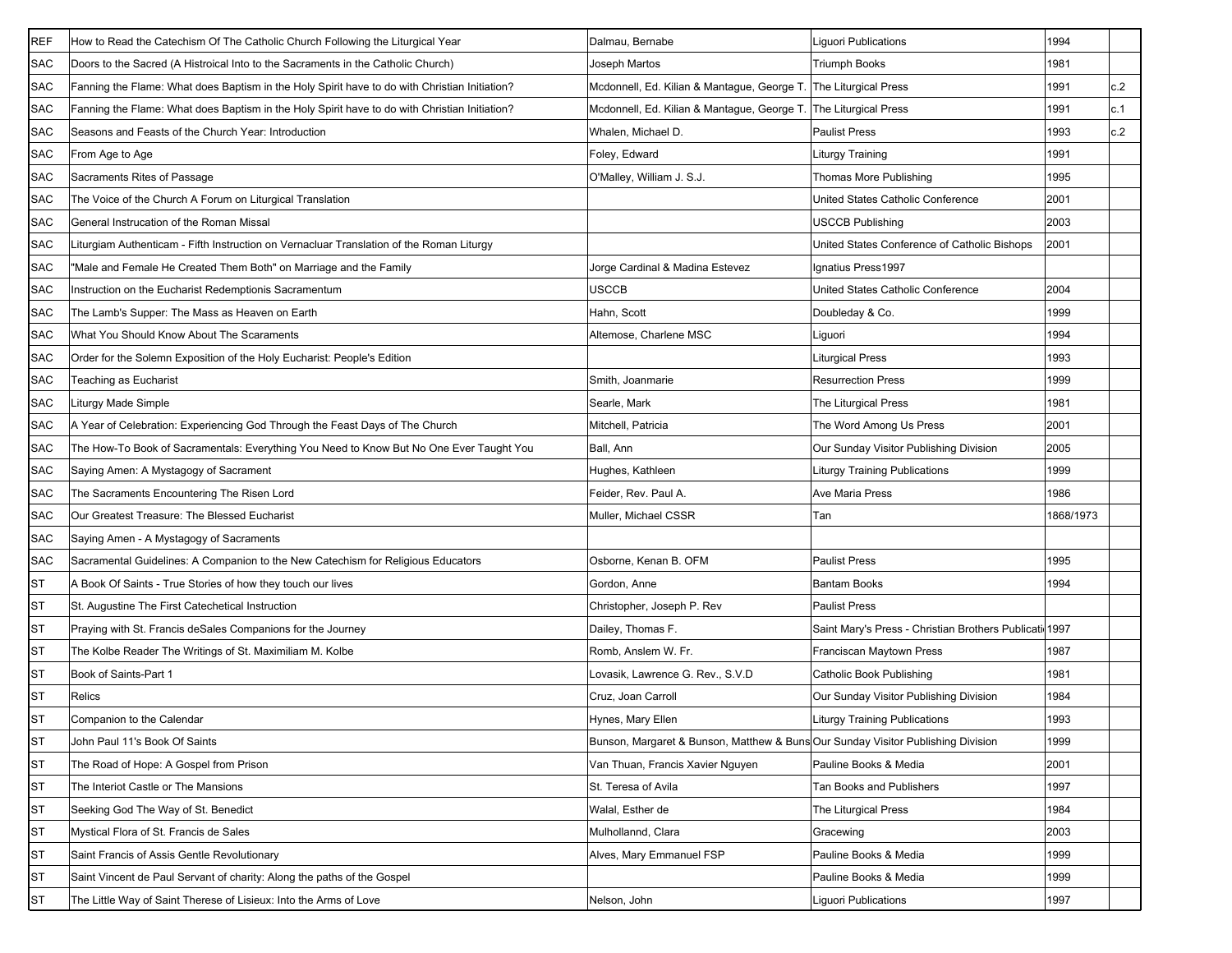| <b>ST</b>  | Saints Behaving Badly: The Cutthroats, Crooks, Trollops, Con Men, And Devil Worshippers Who Became S Craughwell, Thomas J.   |                                        | Doubleday & Co.                               | 2006 |            |
|------------|------------------------------------------------------------------------------------------------------------------------------|----------------------------------------|-----------------------------------------------|------|------------|
| <b>ST</b>  | Saint Anthony - Words of Fire, Life of Light                                                                                 | Nugent, Madeline Pecora SFO            | Pauline Books & Media                         | 1995 |            |
| ST         | The Life os St. Anthony                                                                                                      | Claret, Mary                           | <b>Tan Books and Publishers</b>               | 1957 |            |
| <b>ST</b>  | Saint Therese of Lisieux And the "little way" of love: Along the paths of the Gospel                                         |                                        | Pauline Books & Media                         | 1999 |            |
| <b>ST</b>  | What You Should Know About the Saints                                                                                        | Altemose, Charlene MSC                 | Liquori                                       | 1997 |            |
| <b>ST</b>  | What You Should Know About the Saints                                                                                        | Altemose, Charlene MSC                 | Liguori                                       | 1997 |            |
| <b>ST</b>  | What You Should Know About the Saints                                                                                        | Altemose, Charlene MSC                 | Liguori                                       | 1997 |            |
| <b>ST</b>  | What You Should Know About the Saints                                                                                        | Altemose, Charlene MSC                 | Liguori                                       | 1997 |            |
| <b>ST</b>  | What You Should Know About the Saints                                                                                        | Altemose, Charlene MSC                 | Liguori                                       | 1997 |            |
| <b>ST</b>  | Who ARE All These Saints, Anyway?                                                                                            | Dugger, Julia                          | Liguori                                       | 2004 |            |
| <b>ST</b>  | Saints Are People Church History Through the Saints                                                                          | Alfred, McBride O. Praem Rev.          | Religious Education Division Wm. C. Brown Co. | 1981 |            |
| <b>ST</b>  | Saints and Feast Days Lives of the Saints: with a Calendar and Ways to Celebrate                                             | Sisters of Notre Dame of Chardon, Ohio |                                               |      |            |
| <b>ST</b>  | Saints for Young Christians                                                                                                  | Previtali, David                       | Alba House                                    | 1996 |            |
| <b>ST</b>  | What You Should Know About the Saints                                                                                        | Altemose, Charlene MSC                 | Liguori                                       |      |            |
| <b>ST</b>  | Butler's Lives of the Saints Concise Edition                                                                                 | Walsh, Michael                         | Harper & Row, Publishers                      | 1985 |            |
| <b>ST</b>  | Peter Claver Saint among Slaves                                                                                              | Roos, Ann                              | Vision Books                                  | 1965 |            |
| <b>ST</b>  | Father Damien and The Bells                                                                                                  | Sheehan, Arthur and Elizabeth          | Vision Books                                  |      |            |
| <b>ST</b>  | Sword of Clontarf                                                                                                            | Brady, Charles A.                      | Doubleday & Co.                               |      |            |
| <b>ST</b>  | St. Francis de Sales                                                                                                         | Thompson, Blanche Jennings             | <b>Vision Books</b>                           | 1965 |            |
| <b>ST</b>  | Saints in Action                                                                                                             | Odell, Catherine & Savitskas, Margaret | Benzinger Publishing Co.                      | 1997 |            |
| <b>ST</b>  | Padre Pio: The True Story                                                                                                    | Ruffin, C. Bernard                     | Our Sunday Visitor Publishing Division        | 1991 |            |
| <b>ST</b>  | Last Words: Final Thoughts of Catholic Saints and Sinners                                                                    | Thigpen, Paul                          | Servant Books                                 | 2006 |            |
| <b>ST</b>  | A Simple Path                                                                                                                | <b>Mother Teresa</b>                   | <b>Ballentine Books</b>                       | 1995 |            |
| VHS        | The Angel's Lenten Lesson                                                                                                    | Costello, Gwen                         | Twenty- Third Publications                    |      | <b>VHS</b> |
| VHS        | Babies Baptism: Sacrament of Welcome Session Two: Symbols and the Rite of Baptism Facilitator's Guide Scannell, Anthony Rev. |                                        |                                               | 1990 | <b>VHS</b> |
| VHS        | In the Footsteps of Jesus Catholic Social Teaching at Work Today                                                             | <b>USCCB</b>                           |                                               | 2004 | <b>VHS</b> |
| VHS        | Francesco's friendly world - The Last Stone                                                                                  |                                        | <b>Edumundo Productions</b>                   | 1996 | <b>VHS</b> |
| VHS        | The Rosary for Little Children                                                                                               |                                        | <b>Wild Canary</b>                            | 1995 | <b>VHS</b> |
| VHS        | <b>Abortion Issues</b>                                                                                                       | Kelly, Molly                           | The Center for Learning                       | 1991 | <b>VHS</b> |
| <b>VHS</b> | Teens and Chastity Part II                                                                                                   | Kelly, Molly                           | The Center for Learning                       | 1991 | <b>VHS</b> |
| <b>VHS</b> | Teens and Chastity Part I                                                                                                    | Kelly, Molly                           | The Center for Learning                       | 1991 | <b>VHS</b> |
| VHS        | Padre Pio: Man of God                                                                                                        | Pio, Padre                             | Janson Video Inc.                             | 2000 | <b>VHS</b> |
| VHS        | Toward A Living Faith An Introduction to the RE Guidelines of the Catholic Conference of KY                                  |                                        | Catholic Conference of Kentucky               | 1996 | <b>VHS</b> |
| VHS        | The Journey Home                                                                                                             |                                        | <b>ETWN Global Catholic Network</b>           | 2005 | <b>VHS</b> |
| VHS        | Francesco's friendly world - The Last Stone                                                                                  |                                        | <b>Edumundo Productions</b>                   | 1996 | <b>VHS</b> |
| VHS        | The Story of Easter                                                                                                          |                                        | Sony Music Entertainment                      | 1995 | <b>VHS</b> |
| VHS        | <b>Final Blessing</b>                                                                                                        | Catholic Communication Campaign        | <b>USCCB Publishing</b>                       | 1997 | <b>VHS</b> |
| VHS        | We Will Remember - A Meditation for Those Who Live On                                                                        |                                        | <b>Willow Green</b>                           | 1992 | <b>VHS</b> |
| VHS        | Faithful Citizenship                                                                                                         | <b>USCCB</b>                           |                                               | 2000 | <b>VHS</b> |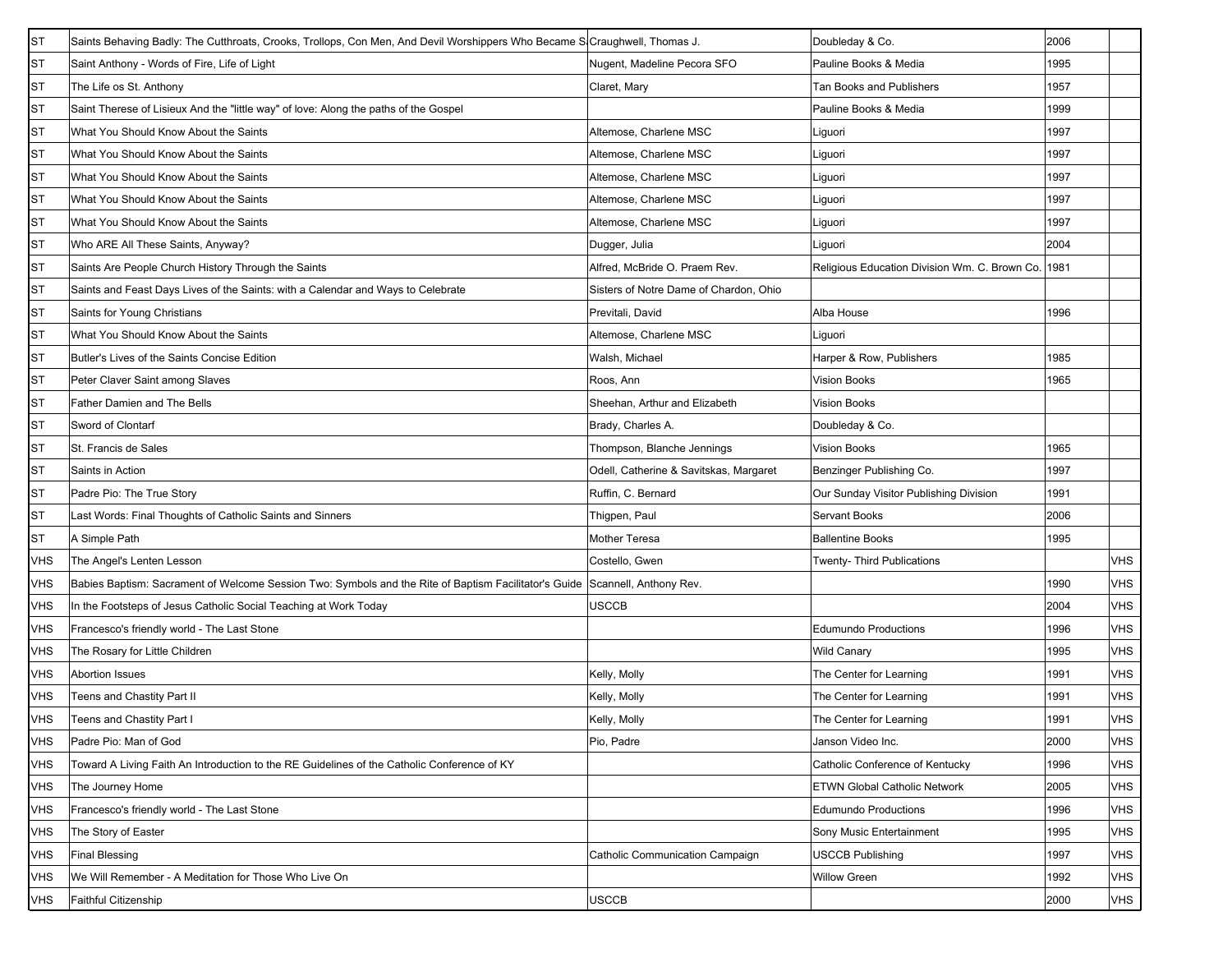| <b>VHS</b> | Veggie Tales: The End of Silliness?                                         |                                               | Big ideas                         |      | <b>DVD</b> |
|------------|-----------------------------------------------------------------------------|-----------------------------------------------|-----------------------------------|------|------------|
| <b>VHS</b> | Joan of Arc                                                                 |                                               | <b>Alliance Atlantis</b>          | 1999 | <b>VHS</b> |
| <b>VHS</b> | Persons, Places, & Practices in the Catholic Church                         |                                               | Liguori Publications              |      | <b>VHS</b> |
| <b>VHS</b> | More Really Silly Songs                                                     | Veggie Tales                                  | <b>Big Ideas</b>                  |      |            |
| <b>VHS</b> | Where's God When I'm Scared?                                                | Veggie Tales                                  | Big Ideas                         |      |            |
| <b>VHS</b> | God Wants me to Forgive THEM?                                               | Veggie Tales                                  | <b>Big Ideas</b>                  |      |            |
| <b>VHS</b> | Dave and the Giant Pickle                                                   | Veggie Tales                                  | Big Ideas                         |      |            |
| <b>VHS</b> | Bible Discovery Episode 2: Discovering the Baby King The Story of Christmas |                                               |                                   | 1996 | VHs        |
| <b>VHS</b> | The Great Bible Discovering Episode 6: Discovering the Kingdom              |                                               | <b>Morning Light</b>              | 1997 | <b>VHS</b> |
| CD         | The Making of a Jewish Nun                                                  | Mother Miriam of the Lamb of God              | Lighthouse Catholic Media         | 2013 | c. 1       |
| CD         | The Making of a Jewish Nun                                                  | Mother Miriam of the Lamb of God              | Lighthouse Catholic Media         | 2013 | c.2        |
| CAT        | The Four Signs of a Dynamic Catholic                                        | Kelly, Matthew                                | <b>Dynamic Catholic</b>           | 2013 | c.2        |
| <b>FF</b>  | National Directory for Catechesis                                           | USCCB                                         | <b>USCCB Publishing</b>           | 2005 |            |
| CD         | Our Lady of Good Success Made Known for Our Time                            | <b>Matthew Arnold</b>                         | Lighthouse Catholic Media         | 2013 | c.1        |
| <b>CD</b>  | Our Lady of Good Success Made Known for Our Time                            | <b>Matthew Arnold</b>                         | Lighthouse Catholic Media         | 2013 | c.2        |
| FF         | The Circle Maker                                                            | Mark Batterson                                | Zondervan                         | 2011 |            |
| FF         | Praying Circles around your children                                        | Mark Batterson                                | Zondervan                         | 2012 |            |
| BS         | Matthew: The King and His Kingdom                                           | Jeff Cavins & Sarah Christmyer                | <b>Ascension Press</b>            | 2007 |            |
| <b>CD</b>  | The Healing Power of Confession                                             | Scott Hahn                                    | Lighthouse Catholic Media         | 2011 | c.2        |
| CD         | Why I am Catholic                                                           | <b>Patrick Madrid</b>                         | Lighthouse Catholic Media         | 2010 |            |
| <b>CD</b>  | Answering Atheism                                                           | Ken Hensley                                   | Lighthouse Catholic Media         | 2012 | c.3        |
| CD         | Pray Like a Saint- Wisdom for Growing Close to God                          | Matthew Leonard                               | Lighthouse Catholic Media         | 2012 | c.3        |
| CD         | The Lamb's Supper                                                           | Scott Hahn                                    | Lighthouse Catholic Media         | 2007 | c.1        |
| <b>CHR</b> | The Illustrated Life of Jesus through the Gospels, arranged chronologically | David John Meyers                             | Hylas Publishing                  | 2005 |            |
| CS         | The Miracle of Passover                                                     | Zola Levitt                                   | <b>Great Impressions Printing</b> |      |            |
| CS         | Hands of Lent                                                               | William G Thompson & Paul Tepker              | <b>CSS Publishing Company</b>     | 1989 |            |
| CS         | Lenten-Easter Sourcebook                                                    | Charles L. Wallis (Ed.)                       | <b>Abingdon Press</b>             | 1961 |            |
| PS         | Prayer 101 - Learning to Talk with God                                      | Don M. Aycock                                 | <b>Chalice Press</b>              | 2006 |            |
| PS         | Living a Sacred Life                                                        | Robin Heerens Lysne                           | <b>Testament Books</b>            | 1997 |            |
| <b>CM</b>  | Preaching the Calendar: Celebrating Holidays & Holy Days                    | J Ellsworth Kalas                             | Westminster John Knox Press       | 2004 |            |
| FF         | Starting (& Ending) a Small Group                                           | Dan Williams                                  | Lifeguide Bible Studies           | 1996 |            |
| CD         | Moments for the Heart                                                       | Ray Boltz                                     |                                   |      |            |
| CD         | 42 Treasured Favorite from the African American Heritage Hymnal             |                                               | <b>GIA Publications</b>           | 2008 |            |
| CD         | Sing with the World                                                         | John L. Bell / Alison Adam                    | <b>GIA Publications</b>           | 2008 |            |
| CD         | Sing with the World Songbook                                                | John L. Bell / Alison Adam                    | <b>GIA Publications</b>           | 2008 |            |
| FF         | Evangelizing Unchurched Children - A Pocketbook for Catechists              | Therese M Boucher                             | Resource Publications, Inc.       | 2000 |            |
| FF         | The ABC's of A.D.D. for catechists                                          | Madonna Wojtaszek-Healy, PhD                  | Rooted in Love                    | 2003 | c.1        |
| FF         | The ABC's of A.D.D. for catechists                                          | Madonna Wojtaszek-Healy, PhD                  | Rooted in Love                    | 2003 | c.2        |
| E          | Catholic Evangelization in an Ecumenical & Interreligious Society           | <b>USCCB</b> - Secretariat for Evangelization | <b>USCCB</b>                      | 2004 |            |